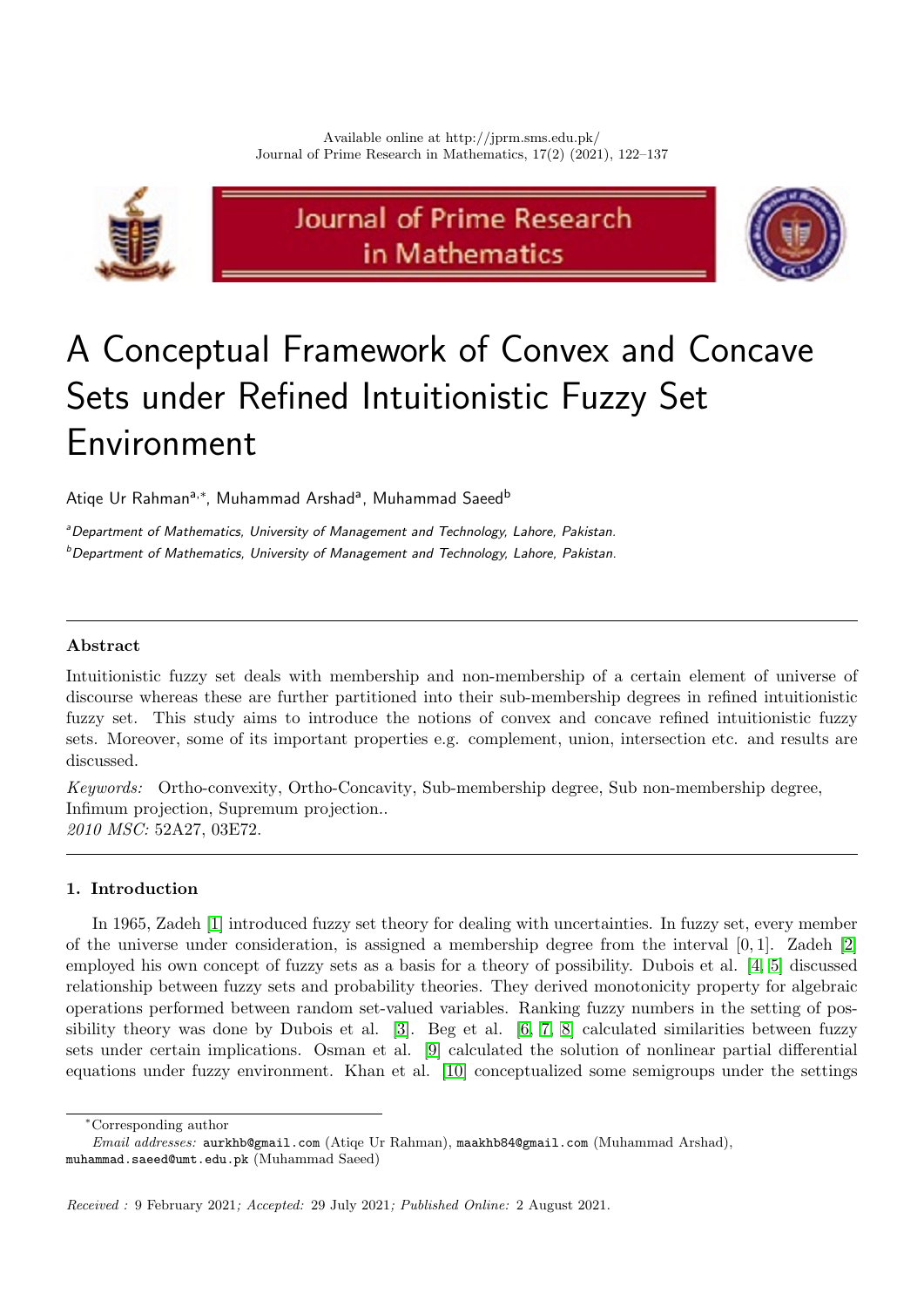of intuitionistic fuzzy interior ideals. Rahman et al. [\[11\]](#page-14-10) developed the conceptual framework of  $(m, n)$ -Convexity-cum-Concavity on fuzzy soft set with applications in first and second senses.

In certain real life situations, only membership grade is not sufficient. In 1986, Atanassov [\[12,](#page-14-11) [13\]](#page-14-12) conceptualized intuitionistic fuzzy sets to adequate fuzzy sets for non-membership grade. Both membership value and non-membership values are allocated from unit closed interval to all the elements of universe of discourse. The development of intuitionistic fuzzy set (as the generalization of the fuzzy set) proved very useful tool for researchers. Ejegwa et al. [\[14\]](#page-15-0) expanded the concept with the discussion on operations, algebra, model operators and normalization on Intuitionistic fuzzy sets. Montes et al. [\[15\]](#page-15-1) investigated divergence measures for intuitionistic fuzzy sets and also discussed their properties. Boran et al. [\[16\]](#page-15-2) characterized a biparametric similarity measure on intuitionistic fuzzy sets and discussed its applications to pattern recognition. Edalatpanah [\[17,](#page-15-3) [18\]](#page-15-4) discussed data envelopment analysis model with triangular intuitionistic fuzzy numbers and neutrosophic structured element respectively. Yaqoob et al. [\[19\]](#page-15-5) investigated complex intuitionistic fuzzy graphs and discussed their application in cellular network provider companies. Gulistan et al. [\[20\]](#page-15-6) characterized direct product of general intuitionistic fuzzy sets of subtraction algebras and generalized their properties. Khan et al. [\[21\]](#page-15-7) made valuable discussion on  $(\epsilon, \epsilon V q_k)$ -intuitionistic (fuzzy ideals, fuzzy soft ideals) of subtraction algebras. Xu et al. [\[22\]](#page-15-8) conceptualized star-shaped intuitionistic fuzzy sets and discussed their properties.

Chaudhuri [\[23,](#page-15-9) [24\]](#page-15-10) introduced the concept of concave fuzzy set and discussed some useful properties of concave fuzzy sets and also described some associated concepts of concave fuzzy set with their computational approaches. This concept is useful in development of fuzzy geometry and fuzzy structures. Yu-Ru Syau [\[25\]](#page-15-11) enhanced this concept to convex and concave fuzzy mappings. Sarkar [\[26\]](#page-15-12) introduced concavo-convex fuzzy set and established some interesting properties of this special type of fuzzy set. Ban [\[27,](#page-15-13) [28\]](#page-15-14) made valuable discussion on convex intuitionistic fuzzy sets and developed Convex temporal intuitionistic fuzzy sets. D'az et al. [\[29\]](#page-15-15) characterized the aggregation of convex intuitionistic fuzzy sets and discussed its generalized properties in detail. Smarandache [\[30\]](#page-15-16) refined the definition of fuzzy sets and enhanced it to refined Intuitionistic fuzzy set, refined inconsistent intuitionistic fuzzy set, refined picture fuzzy set, refined ternary fuzzy set. This concept of refinement was very useful and helpful for more refinements in fuzzy sets such as refined pythagorean fuzzy set, refined atanassov's intuitionistic fuzzy set of type 2, refined spherical fuzzy set, refined n-hyper spherical fuzzy set, refined q-rung orthopair fuzzy set etc. Rahman et al. [\[31\]](#page-15-17) studied the fundamental properties, operations and results of refined intuitionistic fuzzy sets with examples. Motivating from the concept discussed in [\[27,](#page-15-13) [28,](#page-15-14) [30\]](#page-15-16), convex and concave sets are characterized under refined intuitionistic fuzzy set. Moreover, some important essential properties and results are discussed in this context.

The rest of the paper is organized as: section 2 recalls basic definitions and terms relating to main result from literature, section 3 presents novel concept of convexity cum concavity on refined intuitionistic fuzzy set along with some properties and results and section 4 finally concludes the paper.

#### 2. Preliminaries

In this section, some basic definitions and terms are recalled from literature for supporting main study of this work. Here Z, G and I will play the role of universal set,  $R^n$  and [0, 1] respectively.

**Definition 2.1.** [\[1,](#page-14-0) [2\]](#page-14-1) A set A is fuzzy set if A is characterized by a membership function  $\Gamma_A$  and defined

$$
A = \{ (\Gamma_A(\alpha)), \alpha \in Z \}, \Gamma_A : Z \to P(I)
$$

where  $A \subseteq Z$ .

• The union of A and B where both are fuzzy sets with respective membership functions  $f_A(\alpha)$  and  $f_B(\alpha)$  is another fuzzy set C, written as  $C = A \cup B$ , whose membership function is is given by

$$
f_C(\alpha) = Max (f_A(\alpha), f_B(\alpha)), \alpha \in Z
$$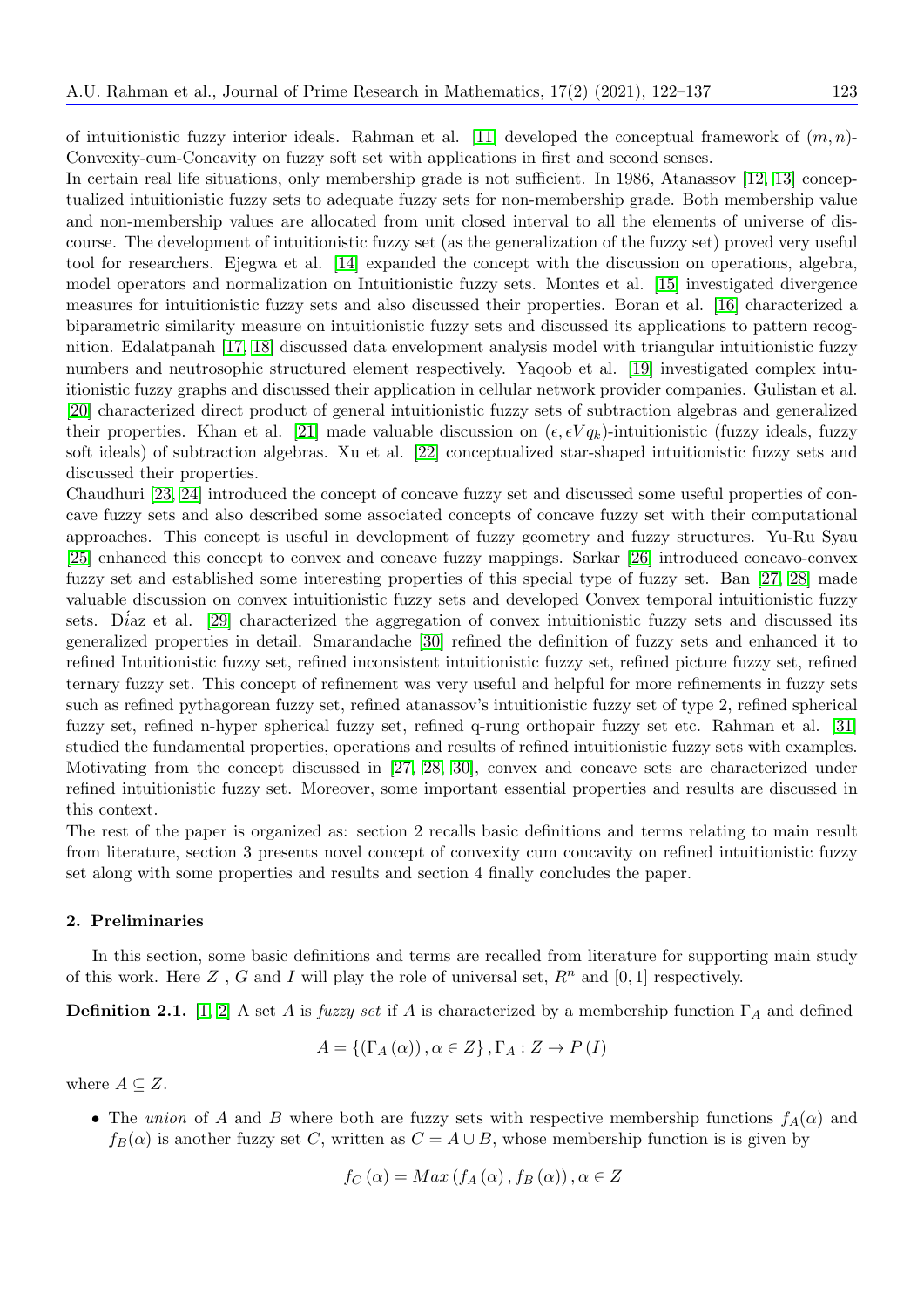it can also be written as

$$
f_C = f_A \vee f_B.
$$

• The intersection of A and B where both are fuzzy sets with respective membership functions  $f_A(\alpha)$ and  $f_B(\alpha)$  is another fuzzy set C, written as  $C = A \cap B$ , whose membership function is given by

$$
f_C(\alpha) = Min(f_A(\alpha), f_B(\alpha)), \alpha \in Z
$$

it can also be written as

$$
f_C = f_A \wedge f_B.
$$

**Definition 2.2.** [\[1\]](#page-14-0) A fuzzy set  $A$  is *convex* iff

$$
f_A(\lambda \alpha_1 + (1 - \lambda) \alpha_2) \geq Min(f_A(\alpha_1), f_A(\alpha_2))
$$

for all  $\alpha_1, \alpha_2 \in Z$  and  $\lambda$  in I.

**Definition 2.3.** [\[23\]](#page-15-9) A fuzzy set A is *concave* iff

$$
f_A\left(\lambda\alpha_1 + \left(1 - \lambda\right)\alpha_2\right) \le Max\left(f_A\left(\alpha_1\right), f_A\left(\alpha_2\right)\right)
$$

for all  $\alpha_1, \alpha_2 \in Z$  and  $\lambda$  in I.

**Definition 2.4.** [\[12\]](#page-14-11) A set B is an *intuitionistic fuzzy set* if B is characterized by a membership function  $T_B$  and non-membership function  $F_B$ , and defined as

$$
B = \{ (T_B(\alpha), F_B(\alpha)) \}, \alpha \in Z \}, T_B(\alpha), F_B(\alpha) : Z \to P(I)
$$

where  $B \subseteq Z$ .

**Definition 2.5.** [\[27\]](#page-15-13) An intuitionistic fuzzy set B is *convex* if

- (i)  $T_B(\lambda \alpha_1 + (1 \lambda) \alpha_2) \geq Min(T_B(\alpha_1), t_B(\alpha_2))$
- (ii)  $F_B(\lambda \alpha_1 + (1 \lambda) \alpha_2) \leq Max(F_B(\alpha_1), F_B(\alpha_2))$

for all  $\alpha_1, \alpha_2 \in Z$  and  $\lambda$  in I.

**Definition 2.6.** [\[30\]](#page-15-16) A refined fuzzy set A is defined as

$$
A_{RFS} = \left\{ \left( \Gamma_A^1 \left( \alpha \right), \Gamma_A^2 \left( \alpha \right), \dots, \Gamma_A^p \left( \alpha \right), p \ge 2, \alpha \in A \right) \right\}
$$

where  $\Gamma_A^j$  is sub-membership of degree  $j^{th}$ -type of elements of Z w.r.t. A, and is subset of I for  $1 \leq j \leq p$ and  $\Sigma$ p  $j=1$  $\sup \Gamma_\alpha^j \leq 1, \forall \alpha \in A.$ 

**Definition 2.7.** [\[30\]](#page-15-16) When membership degree  $\Gamma_A(\alpha)$  and non-membership degree  $\mathcal{F}_A(\alpha)$  are refined/splitted to sub-membership degrees, then refined intuitionistic fuzzy set can be defined as

$$
A_{RIFS} = \left\{ \alpha \left( \Gamma_A^1(\alpha), \Gamma_A^2(\alpha), \dots, \Gamma_A^p(\alpha); \mathcal{F}_A^1(\alpha), \mathcal{F}_A^2(\alpha), \dots, \mathcal{F}_A^s(\alpha) \right), p+s \geqslant 3, \alpha \in A \right\}
$$

with p, s are positive nonzero integers and  $\Sigma$ p  $_{k=1}$  $\sup \Gamma^k + \sum^s$  $_{l=1}$  $\sup \mathcal{F}^l \leq 1$ , and  $\Gamma^k_{A_{RIFS}}, \mathcal{F}^l_{A_{RIFS}} \subseteq [0,1]$  for  $1 \leq k \leq p$  and  $1 \leq l \leq s$  where  $\Gamma^k_{A_{RIFS}}$  is sub-membership of degree  $k^{th}$ -type of the elements w.r.t A, and is subset of I for  $1 \leq k \leq p$  and  $\mathcal{F}_{A_{RIFS}}^l$  is sub non-membership of degree  $l^{th}$ -type of the elements w.r.t A, and is subset of I for  $1 \leq l \leq s$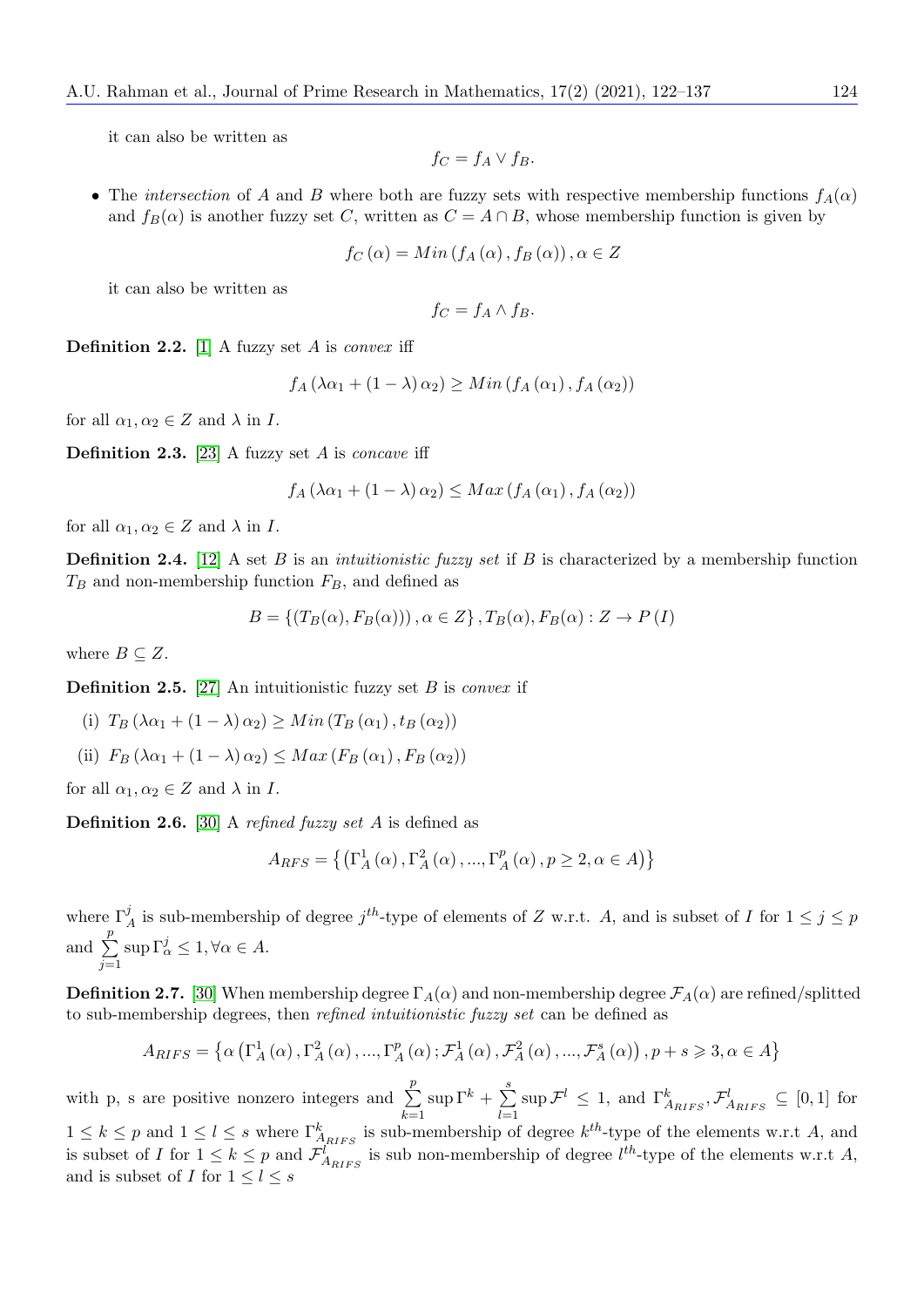#### 3. Convex and Concave Refined Intuitionistic Fuzzy Sets

In this section, convex and concave refined intuitionistic fuzzy sets are defined. Some important results are discussed.

**Definition 3.1.** A refined intuitionistic fuzzy set  $A_{RIFS}$  in G is Convex if for all  $u, v \in G$  and all w on the line segment  $\overline{uv}$  $k_{\parallel}$ 

$$
\Gamma_{A_{RIFS}}^{k}(w) \ge \min\left(\Gamma_{A_{RIFS}}^{k}(u), \Gamma_{A_{RIFS}}^{k}(v)\right), 1 \le k \le p
$$
  

$$
\mathcal{F}_{A_{RIFS}}^{l}(w) \le \max\left(\mathcal{F}_{A_{RIFS}}^{l}(u), \mathcal{F}_{A_{RIFS}}^{l}(v)\right), 1 \le l \le s
$$

where

 $\Gamma^k_{A_{RIFS}}$  is sub-membership of degree  $k^{th}$ -type of the elements w.r.t A, and is subset of I for  $1 \leq k \leq p$  and  $\sum$ p  $k=1$  $\sup \Gamma^k \leq 1$ .  $\mathcal{F}_{A_{RIFS}}^l$  is sub non-membership of degree  $l^{th}$ -type of the elements w.r.t A, and is subset of *I* for  $1 \leq l \leq s$  and  $\sum_{i=1}^{s}$  $_{l=1}$  $\sup \mathcal{F}^l \leq 1$  with condition  $\sum_{i=1}^p$  $k=1$  $\sup \Gamma^k + \sum^s$  $l=1$  $\sup \mathcal{F}^l \leq 1.$ 

**Definition 3.2.** A refined intuitionistic fuzzy set  $A_{RIFS}$  in G is  $Ortho-Convex$  if for all  $u, v \in G$  and all w on the line segment  $\overline{uv}$  lie on line which is parallel to co-ordinate axis

$$
\Gamma_{A_{RIFS}}^{k}(w') \ge \min\left(\Gamma_{A_{RIFS}}^{k}(u'), \Gamma_{A_{RIFS}}^{k}(v')\right), 1 \le k \le p.
$$
  

$$
\mathcal{F}_{A_{RIFS}}^{l}(w') \le \max\left(\mathcal{F}_{A_{RIFS}}^{l}(u'), \mathcal{F}_{A_{RIFS}}^{l}(v')\right), 1 \le l \le s.
$$

where

 $\Gamma^k_{A_{RIFS}}$  is sub-membership of degree  $k^{th}$ -type of the elements w.r.t A, and is subset of I for  $1 \leq k \leq p$  and  $\sum$ p  $k=1$  $\sup \Gamma^k \leq 1$ .  $\mathcal{F}_{A_{RIFS}}^l$  is sub non-membership of degree  $l^{th}$ -type of the elements w.r.t A, and is subset of *I* for  $1 \leq l \leq s$  and  $\sum_{i=1}^{s}$  $_{l=1}$  $\sup \mathcal{F}^l \leq 1$  with condition  $\sum_{i=1}^p$  $k=1$  $\sup \Gamma^k + \sum^s$  $l=1$  $\sup \mathcal{F}^l \leq 1.$ 

Remark 3.3. An ortho-convex RIFS is convex RIFS but its converse may or may not true.

**Definition 3.4.** A refined intuitionistic fuzzy set  $A_{RIFS}$  in G is Concave if for all  $u, v \in G$  and all w on the line segment  $\overline{uv}$ 

$$
\Gamma_{A_{RIFS}}^{k}(w) \le \max\left(\Gamma_{A_{RIFS}}^{k}(u), \Gamma_{A_{RIFS}}^{k}(v)\right), 1 \le k \le p.
$$
  

$$
\mathcal{F}_{A_{RIFS}}^{l}(w) \ge \min\left(\mathcal{F}_{A_{RIFS}}^{l}(u), \mathcal{F}_{A_{RIFS}}^{l}(v)\right), 1 \le l \le s.
$$

where

 $\Gamma^k_{A_{RIFS}}$  is sub-membership of degree  $k^{th}$ -type of the elements w.r.t A, and is subset of I for  $1 \leq k \leq p$  and  $\sum$ p  $k=1$  $\sup \Gamma^k \leq 1$ .  $\mathcal{F}_{A_{RIFS}}^l$  is sub non-membership of degree  $l^{th}$ -type of the elements w.r.t A, and is subset of *I* for  $1 \leq l \leq s$  and  $\sum_{i=1}^{s}$  $_{l=1}$  $\sup \mathcal{F}^l \leq 1$  with condition  $\sum_{i=1}^p$  $k=1$  $\sup \Gamma^k + \sum^s$  $l=1$  $\sup \mathcal{F}^l \leq 1.$ 

**Definition 3.5.** A refined intuitionistic fuzzy set  $A_{RIFS}$  in G is Ortho-Concave if for all  $u, v \in G$  and all w on the line segment  $\overline{uv}$  lie on line which is parallel to co-ordinate axis

$$
\Gamma_{A_{RIFS}}^{k}(w') \le \max\left(\Gamma_{A_{RIFS}}^{k}(u'), \Gamma_{A_{RIFS}}^{k}(v')\right), 1 \le k \le p.
$$
  

$$
\mathcal{F}_{A_{RIFS}}^{l}(w') \ge \min\left(\mathcal{F}_{A_{RIFS}}^{l}(u'), \mathcal{F}_{A_{RIFS}}^{l}(v')\right), 1 \le l \le s.
$$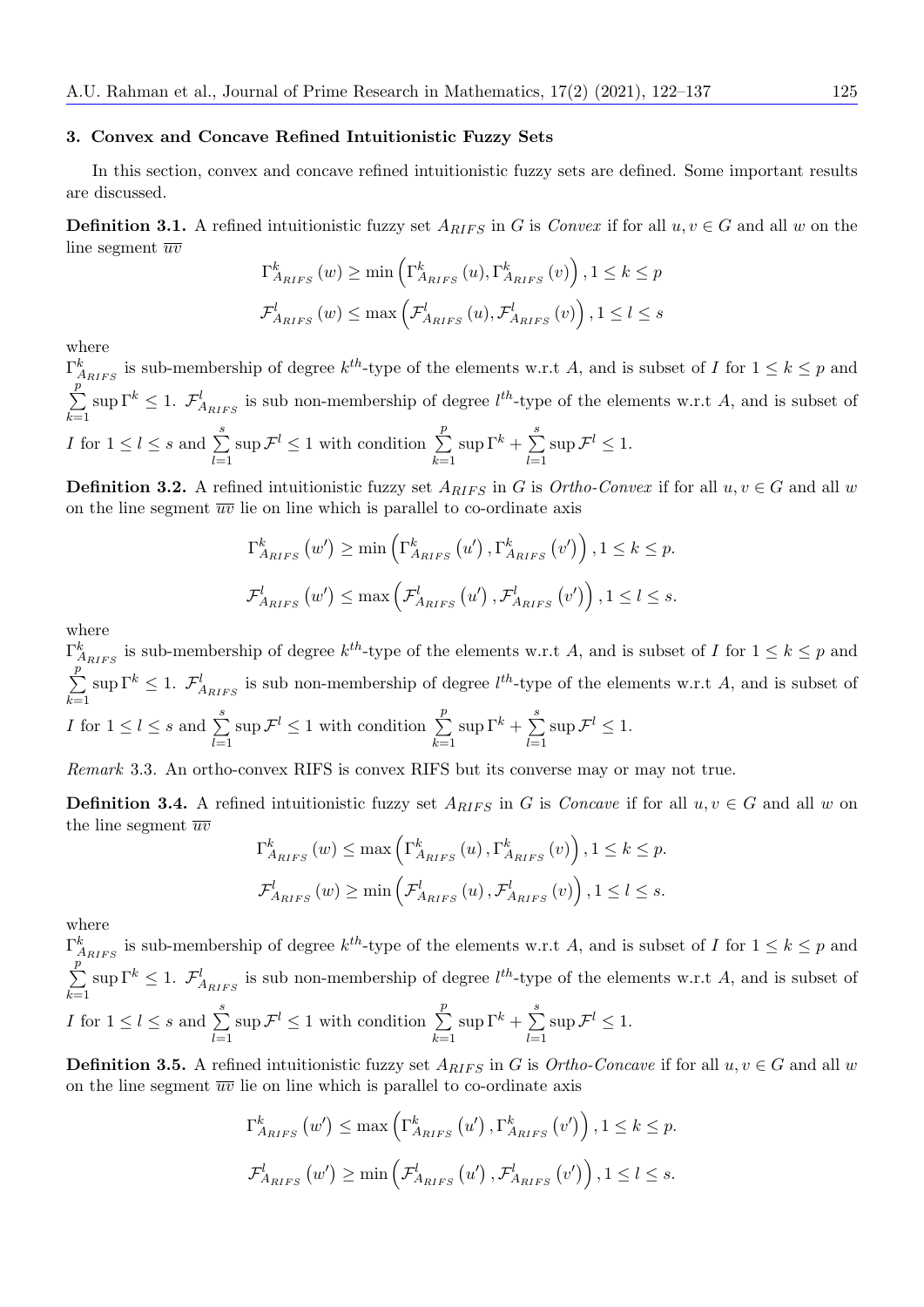where

 $\Gamma^k_{A_{RIFS}}$  is sub-membership of degree  $k^{th}$ -type of the elements w.r.t A, and is subset of I for  $1 \leq k \leq p$  and  $\sum$ p  $k=1$  $\sup \Gamma^k \leq 1$ .  $\mathcal{F}_{A_{RIFS}}^l$  is sub non-membership of degree  $l^{th}$ -type of the elements w.r.t A, and is subset of *I* for  $1 \leq l \leq s$  and  $\sum_{i=1}^{s}$  $_{l=1}$  $\sup \mathcal{F}^l \leq 1$  with condition  $\sum_{i=1}^p$  $k=1$  $\sup \Gamma^k + \sum^s$  $l=1$  $\sup \mathcal{F}^l \leq 1.$ 

Remark 3.6. An ortho-concave RIFS is concave RIFS but its converse may or may not be true.

**Theorem 3.7.** The Complement of convex  $A_{RIFS}$  is concave RIFS.

*Proof.* If A is convex refined intuitionistic fuzzy then for any two points u and v and another point w which lies on  $\overline{uv}$ 

<span id="page-4-0"></span>
$$
\Gamma_{A_{RIFS}}^{k}(w) \ge \min\left(\Gamma_{A_{RIFS}}^{k}(u), \Gamma_{A_{RIFS}}^{k}(v)\right), 1 \le k \le p
$$
  

$$
\overline{\Gamma}_{A}^{k}(w) \le 1 - \min\left(1 - \overline{\Gamma}_{A}^{k}(u), 1 - \overline{\Gamma}_{A}^{k}(v)\right), 1 \le k \le p
$$
 (3.1)

now if

so

$$
1 - \overline{\Gamma}_{A}^{k}(u) \le 1 - \overline{\Gamma}_{A}^{k}(v)
$$

then

$$
\min\left(1-\overline{\Gamma}_{A}^{k}\left(u\right),1-\overline{\Gamma}_{A}^{k}\left(v\right)\right)=1-\overline{\Gamma}_{A}^{k}\left(u\right)
$$

and there from [\(3.1\)](#page-4-0)

$$
\overline{\Gamma}_{A}^{k}\left(w\right) \leq \overline{\Gamma}_{A}^{k}\left(u\right)
$$

similarly if

$$
1 - \overline{\Gamma}_{A}^{k}(v) \le 1 - \overline{\Gamma}_{A}^{k}(u)
$$

then

$$
\min\left(1-\overline{\Gamma}_{A}^{k}\left(u\right),1-\overline{\Gamma}_{A}^{k}\left(v\right)\right)=1-\overline{\Gamma}_{A}^{k}\left(v\right)
$$

so from  $(3.1)$ 

Hence,

$$
\overline{\Gamma}_A^k(w) \le \max\left(\overline{\Gamma}_A^k(u), \overline{\Gamma}_A^k(v)\right), 1 \le k \le p
$$

 $\overline{\Gamma}_A^k(w) \leq \overline{\Gamma}_A^k(v)$ 

Similarly If A is convex refined intuitionistic fuzzy then for any two points u and v and another point w which lies on  $\overline{uv}$ 

$$
\mathcal{F}_{A_{RIFS}}^{l}(w) \le \max\left(\mathcal{F}_{A_{RIFS}}^{l}(u), \mathcal{F}_{A_{RIFS}}^{l}(v)\right), 1 \le l \le s
$$

then

<span id="page-4-1"></span>
$$
\overline{\mathcal{F}}_{A}^{l}(w) \ge 1 - \max\left(1 - \overline{\mathcal{F}}_{A}^{l}(u), 1 - \overline{\mathcal{F}}_{A}^{l}(v)\right), 1 \le l \le s \tag{3.2}
$$

now if

$$
1 - \overline{\mathcal{F}}_{A}^{l}(u) \ge 1 - \overline{\mathcal{F}}_{A}^{l}(v)
$$

then

$$
\max\left(1-\overline{\mathcal{F}}_{A}^{l}\left(u\right),1-\overline{\mathcal{F}}_{A}^{l}\left(v\right)\right)=1-\overline{\mathcal{F}}_{A}^{l}\left(u\right)
$$

and from [\(3.2\)](#page-4-1)

similarly if

 $\overline{\mathcal{F}}_{A}^{l}\left (w\right ) \geq \overline{\mathcal{F}}_{A}^{l}\left (u\right )$  $1 - \overline{\mathcal{F}}_A^l(v) \geq 1 - \overline{\mathcal{F}}_A^l(u)$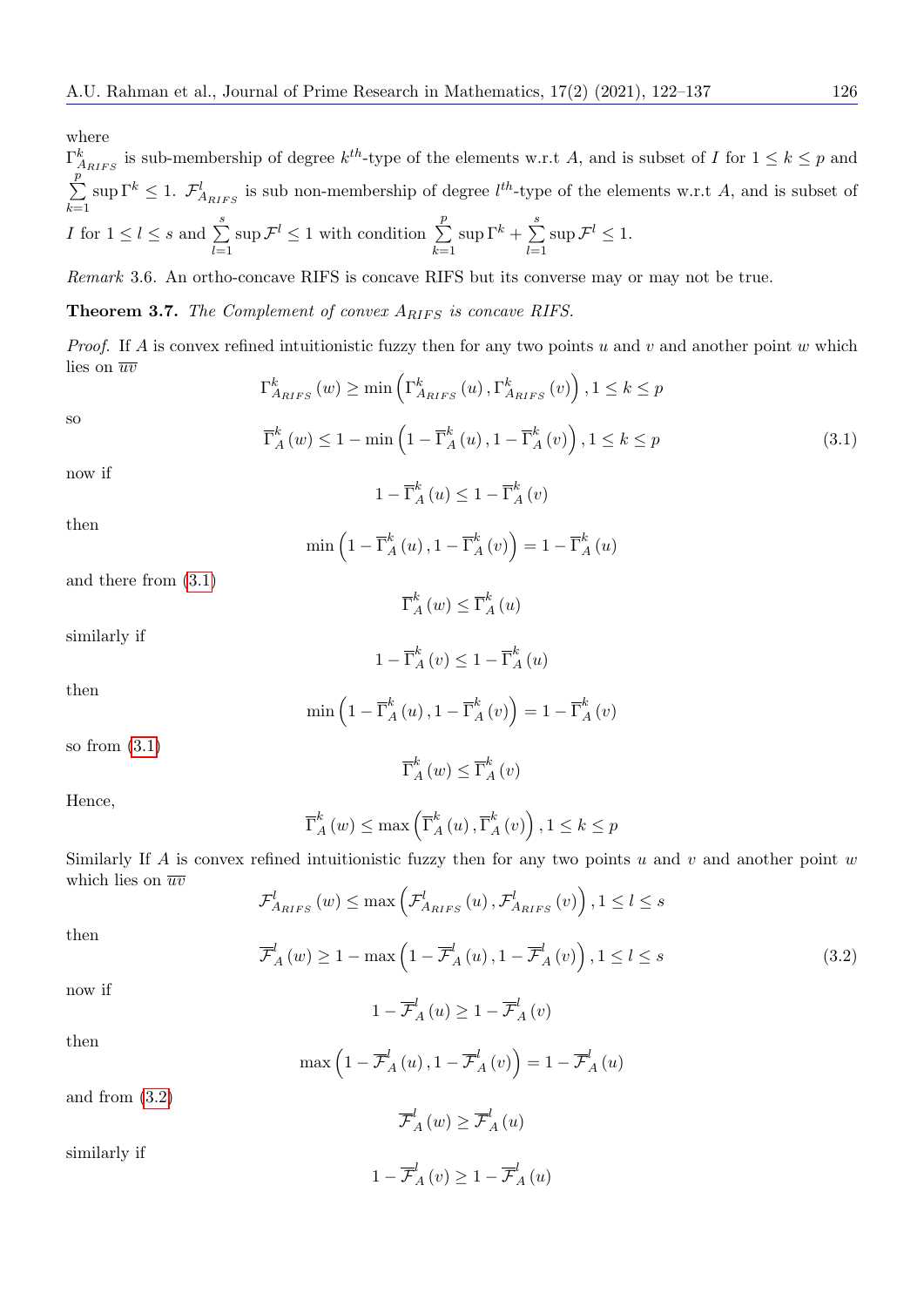then

$$
\max\left(1-\overline{\mathcal{F}}_{A}^{l}\left(u\right),1-\overline{\mathcal{F}}_{A}^{l}\left(v\right)\right)=1-\overline{\mathcal{F}}_{A}^{l}\left(v\right)
$$

so from [\(3.2\)](#page-4-1)

$$
\overline{\mathcal{F}}_{A}^{l}(w) \geq \overline{\mathcal{F}}_{A}^{l}(v)
$$

Hence

$$
\overline{\mathcal{F}}_{A}^{l}(w) \ge \min\left(\overline{\mathcal{F}}_{A}^{l}(u), \overline{\mathcal{F}}_{A}^{l}(v)\right), 1 \le l \le s
$$

which means compliment of  $A_{RIFS}$  is concave RIFS.

Remark 3.8. The Complement of ortho-convex  $A_{RIFS}$  is ortho-concave and hence concave RIFS.

Theorem 3.9. The union of two convex refined intuitionistic fuzzy sets is a convex refined intuitionistic fuzzy set.

*Proof.* Let  $A_{RIFS}$  and  $B_{RIFS}$  be two convex refined intuitionistic fuzzy sets and  $H = A_{RIFS} \cup B_{RIFS}$ . Consider two points u and v and w which lie on  $\overline{uv}$ , Now

$$
\Gamma_{H_{RIFS}}^{k}(u) = \min\left(\Gamma_{A_{RIFS}}^{k}(u), \Gamma_{B_{RIFS}}^{k}(u)\right), 1 \le k \le p
$$
\n
$$
\Gamma_{H_{RIFS}}^{k}(v) = \min\left(\Gamma_{A_{RIFS}}^{k}(v), \Gamma_{B_{RIFS}}^{k}(v)\right), 1 \le k \le p
$$
\n
$$
\Gamma_{H_{RIFS}}^{k}(w) = \min\left(\Gamma_{A_{RIFS}}^{k}(w), \Gamma_{B_{RIFS}}^{k}(w)\right), 1 \le k \le p
$$
\n
$$
\min\left(\Gamma_{H_{RIFS}}^{k}(u), \Gamma_{H_{RIFS}}^{k}(v)\right)
$$

Now

<span id="page-5-0"></span>
$$
\min\left(\mathbf{L}_{H_{RIFS}}(u), \mathbf{L}_{H_{RIFS}}(v)\right)
$$
\n
$$
= \min\left(\min\left(\Gamma_{A_{RIFS}}^k(u), \Gamma_{B_{RIFS}}^k(u)\right), \min\left(\Gamma_{A_{RIFS}}^k(v), \Gamma_{B_{RIFS}}^k(v)\right)\right)
$$
\n
$$
= \min\left(\Gamma_{A_{RIFS}}^k(u), \Gamma_{B_{RIFS}}^k(u), \Gamma_{A_{RIFS}}^k(v), \Gamma_{B_{RIFS}}^k(v)\right) \tag{3.3}
$$

let

$$
\Gamma_{A_{RIFS}}^{k}(w) \leq \Gamma_{B_{RIFS}}^{k}(w)
$$

in  $(3.3)$  so that

$$
\Gamma_{H_{RIFS}}^{k}(w) = \Gamma_{A_{RIFS}}^{k}(w)
$$

as A is convex refined intuitionistic fuzzy set so

$$
\Gamma_{A_{RIFS}}^{k}(w) \ge \min\left(\Gamma_{A_{RIFS}}^{k}(u), \Gamma_{A_{RIFS}}^{k}(v)\right)
$$

$$
\ge \min\left(\Gamma_{A_{RIFS}}^{k}(u), \Gamma_{B_{RIFS}}^{k}(u), \Gamma_{A_{RIFS}}^{k}(v), \Gamma_{B_{RIFS}}^{k}(v)\right)
$$

i.e.

$$
\Gamma_{A_{RIFS}}^{k}(w) = \Gamma_{H_{RIFS}}^{k}(w) \ge \min\left(\Gamma_{H_{RIFS}}^{k}(u)\Gamma_{H_{RIFS}}^{k}(v)\right)
$$

similarly for  $\Gamma^k_{B_{RIFS}}(w) \leq \Gamma^k_{A_{RIFS}}(w)$  in equation [\(3.3\)](#page-5-0) so that

$$
\Gamma _{H_{RIFS}}^{k}\left( w\right) =\Gamma _{B_{RIFS}}^{k}\left( w\right)
$$

as  $B$  is convex refined intuitionistic fuzzy set so  $(3.3)$  becomes

$$
\Gamma_{B_{RIFS}}^{k}\left(w\right) \geq \min\left(\Gamma_{B_{RIFS}}^{k}\left(u\right),\Gamma_{B_{RIFS}}^{k}\left(v\right)\right)
$$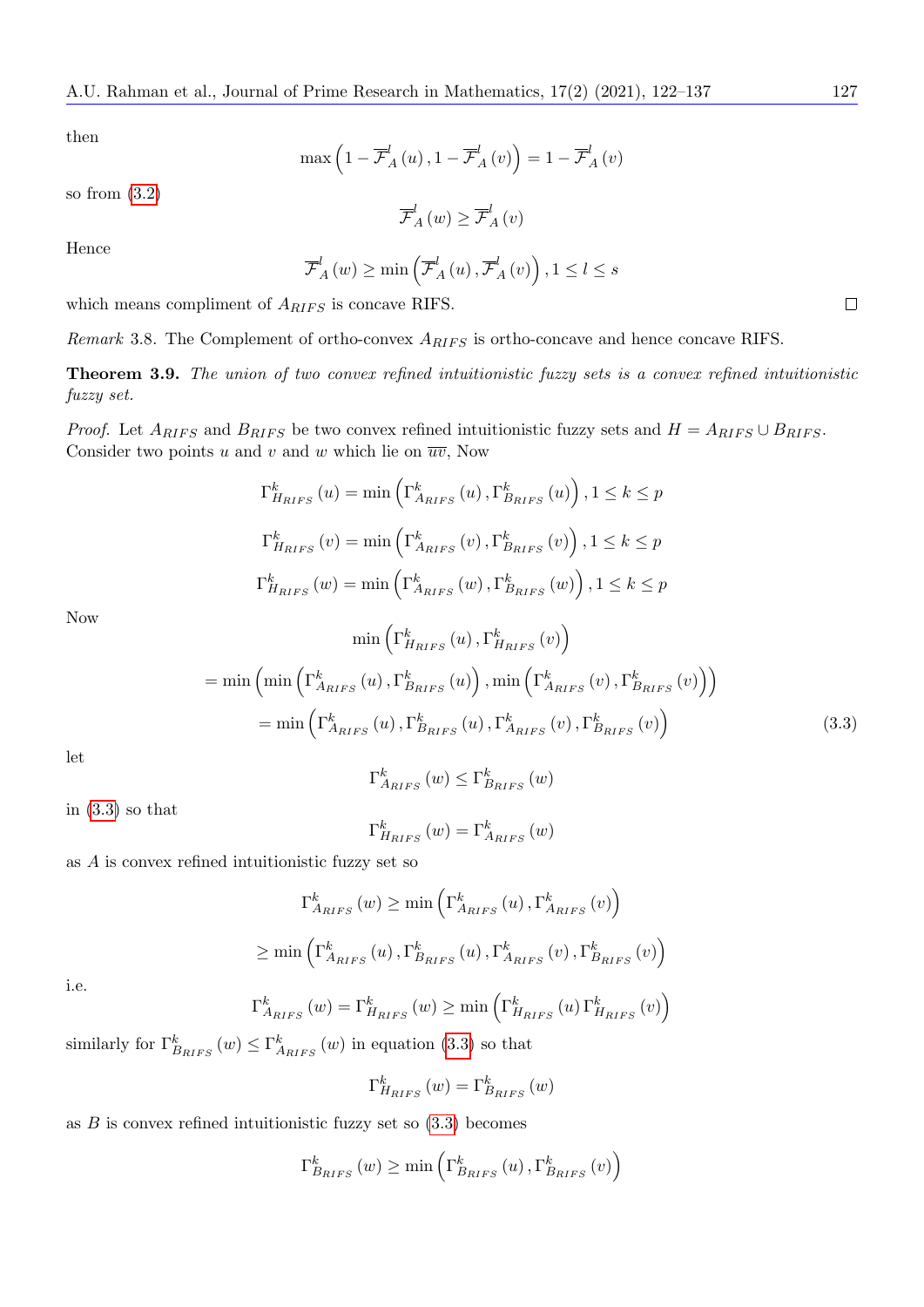$$
\geq \min\left(\Gamma_{A_{RIFS}}^{k}\left(u\right),\Gamma_{B_{RIFS}}^{k}\left(u\right),\Gamma_{A_{RIFS}}^{k}\left(v\right),\Gamma_{B_{RIFS}}^{k}\left(v\right)\right)
$$

$$
\Gamma_{H_{RIFS}}^{k}\left(w\right) \geq \min\left(\Gamma_{H_{RIFS}}^{k}\left(u\right)\Gamma_{H_{RIFS}}^{k}\left(v\right)\right)
$$

i.e.

$$
\Gamma _{H_{RIFS}}^{k}\left( w\right) \geq\min\left( \Gamma_{H_{RIFS}}^{k}\left( u\right) \Gamma_{H_{RIFS}}^{k}\left( v\right) \right)
$$

Similarly

Let  $A_{RIFS}$  and  $B_{RIFS}$  be two convex refined intuitionistic fuzzy sets and  $H = A_{RIFS} \cup B_{RIFS}$ . Consider two points u and v and w which lie on  $\overline{uv}$ , Now

$$
\mathcal{F}_{H_{RIFS}}^{l}(u) = \max\left(\mathcal{F}_{A_{RIFS}}^{l}(u), \mathcal{F}_{B_{RIFS}}^{l}(u)\right), 1 \leq l \leq s
$$
\n
$$
\mathcal{F}_{H_{RIFS}}^{l}(v) = \max\left(\mathcal{F}_{A_{RIFS}}^{l}(v), \mathcal{F}_{B_{RIFS}}^{l}(v)\right), 1 \leq l \leq s
$$
\n
$$
\mathcal{F}_{H_{RIFS}}^{l}(w) = \max\left(\mathcal{F}_{A_{RIFS}}^{l}(w), \mathcal{F}_{B_{RIFS}}^{l}(w)\right), 1 \leq l \leq s
$$
\n
$$
\max\left(\mathcal{F}_{H_{RIFS}}^{l}(u), \mathcal{F}_{H_{RIFS}}^{l}(v)\right)
$$
\n
$$
= \max\left(\max\left(\mathcal{F}_{A_{RIFS}}^{l}(u), \mathcal{F}_{B_{RIFS}}^{l}(u)\right), \max\left(\mathcal{F}_{A_{RIFS}}^{l}(v), \mathcal{F}_{B_{RIFS}}^{l}(v)\right)\right)
$$
\n
$$
= \max\left(\mathcal{F}_{A_{RIFS}}^{l}(u), \mathcal{F}_{B_{RIFS}}^{l}(u), \mathcal{F}_{A_{RIFS}}^{l}(v), \mathcal{F}_{B_{RIFS}}^{l}(v)\right) \tag{3.4}
$$

let

Now

<span id="page-6-0"></span>
$$
\mathcal{F}_{A_{RIFS}}^{l}(w) \leq \mathcal{F}_{B_{RIFS}}^{l}(w)
$$

in [\(3.4\)](#page-6-0) so that

$$
\mathcal{F}_{H_{RIFS}}^{l}\left(w\right)=\mathcal{F}_{A_{RIFS}}^{l}\left(w\right)
$$

as A is convex refined intuitionistic fuzzy set so

$$
\mathcal{F}_{A_{RIFS}}^{l}(w) \le \max\left(\mathcal{F}_{A_{RIFS}}^{l}(u), \mathcal{F}_{A_{RIFS}}^{l}(v)\right)
$$

$$
\le \max\left(\mathcal{F}_{A_{RIFS}}^{l}(u), \mathcal{F}_{B_{RIFS}}^{l}(u), \mathcal{F}_{A_{RIFS}}^{l}(v), \mathcal{F}_{B_{RIFS}}^{l}(v)\right)
$$

i.e.

$$
\mathcal{F}_{A_{RIFS}}^{l}\left(w\right) = \mathcal{F}_{H_{RIFS}}^{l}\left(w\right) \leq \max\left(\mathcal{F}_{H_{RIFS}}^{l}\left(u\right)\mathcal{F}_{H_{RIFS}}^{l}\left(v\right)\right)
$$

similarly for  $\mathcal{F}_{B_{RIFS}}^l(w) \geq \mathcal{F}_{A_{RIFS}}^l(w)$  in equation [\(3.4\)](#page-6-0) so that

$$
\mathcal{F}_{H_{RIFS}}^{l}(w) = \mathcal{F}_{B_{RIFS}}^{l}(w)
$$

as  $B$  is convex refined intuitionistic fuzzy set so  $(3.4)$  becomes

$$
\mathcal{F}_{B_{RIFS}}^{l}(w) \le \max\left(\mathcal{F}_{B_{RIFS}}^{l}(u), \mathcal{F}_{B_{RIFS}}^{l}(v)\right)
$$
  

$$
\le \max\left(\mathcal{F}_{A_{RIFS}}^{l}(u), \mathcal{F}_{B_{RIFS}}^{l}(u), \mathcal{F}_{A_{RIFS}}^{l}(v), \mathcal{F}_{B_{RIFS}}^{l}(v)\right)
$$
  

$$
\mathcal{F}_{H_{RIFS}}^{l}(w) \le \max\left(\mathcal{F}_{H_{RIFS}}^{l}(u), \mathcal{F}_{H_{RIFS}}^{l}(v)\right)
$$

i.e.

hence the proof.

Theorem 3.10. The union of two ortho-convex RIFS is a ortho-convex RIFS and hence convex RIFS.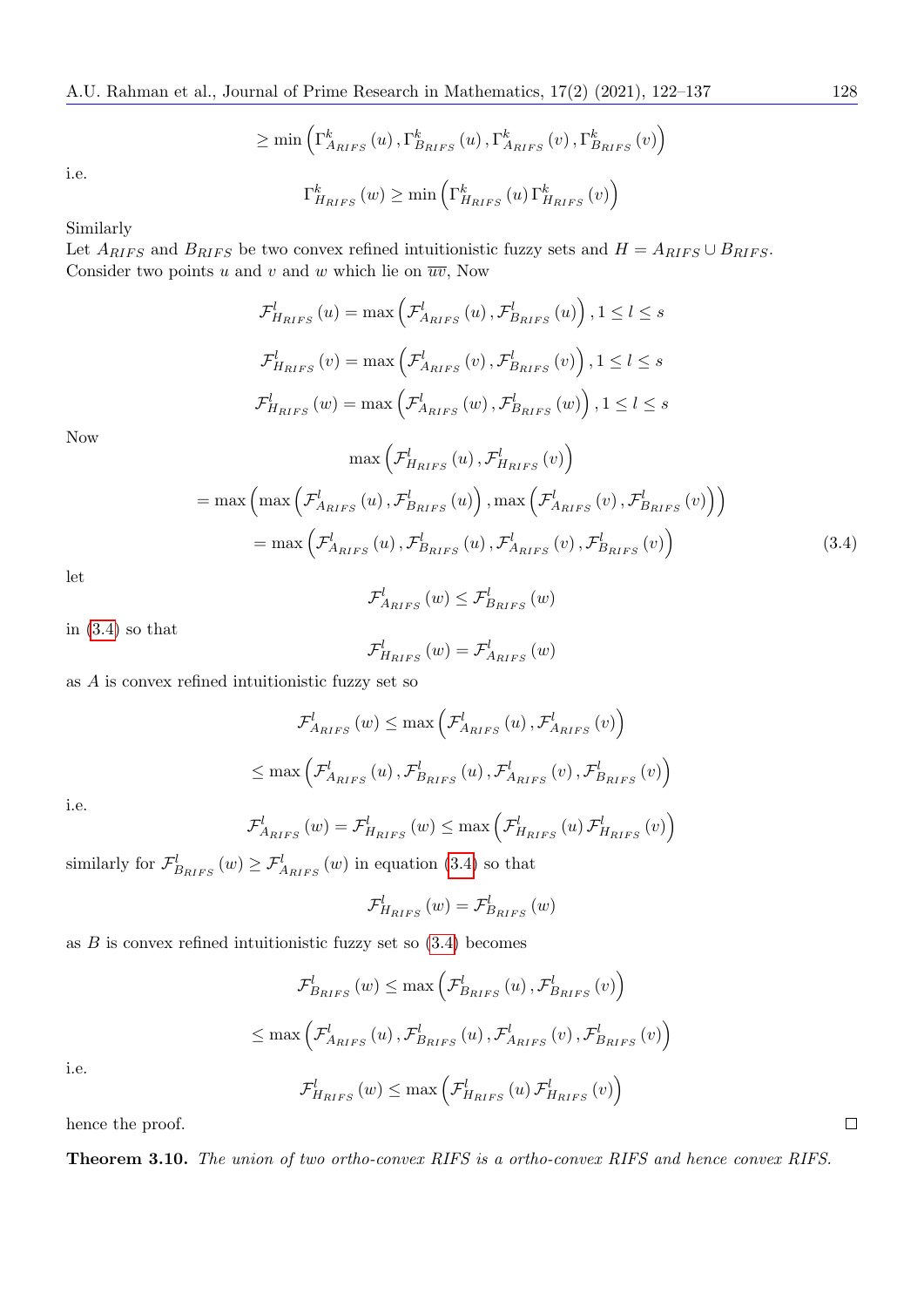*Proof.* Let  $A_{RIFS}$  and  $B_{RIFS}$  be two convex refined intuitionistic fuzzy sets and  $H = A_{RIFS} \cup A_{RIFS}$ Consider two points u' and v' and and another point w' which lie on  $\overline{u'v'}$  which is parallel to coordinate axis Now

$$
\Gamma_{H_{RIFS}}^{k}(u') = \min\left(\Gamma_{A_{RIFS}}^{k}(u'), \Gamma_{B_{RIFS}}^{k}(u')\right), 1 \leq k \leq p
$$
  

$$
\Gamma_{H_{RIFS}}^{k}(v') = \min\left(\Gamma_{A_{RIFS}}^{k}(v'), \Gamma_{B_{RIFS}}^{k}(v')\right), 1 \leq k \leq p
$$
  

$$
\Gamma_{H_{RIFS}}^{k}(w') = \min\left(\Gamma_{A_{RIFS}}^{k}(w'), \Gamma_{B_{RIFS}}^{k}(w')\right), 1 \leq k \leq p
$$

Now

<span id="page-7-0"></span>
$$
\min\left(\Gamma_{H_{RIFS}}^k\left(u'\right),\Gamma_{H_{RIFS}}^k\left(v'\right)\right)
$$
\n
$$
= \min\left(\min\left(\Gamma_{A_{RIFS}}^k\left(u'\right),\Gamma_{B_{RIFS}}^k\left(u'\right)\right),\min\left(\Gamma_{A_{RIFS}}^k\left(v'\right),\Gamma_{B_{RIFS}}^k\left(v'\right)\right)\right)
$$
\n
$$
= \min\left(\Gamma_{A_{RIFS}}^k\left(u'\right),\Gamma_{B_{RIFS}}^k\left(u'\right),\Gamma_{A_{RIFS}}^k\left(v'\right),\Gamma_{B_{RIFS}}^k\left(v'\right)\right)\right) \tag{3.5}
$$

let

$$
\Gamma_{A_{RIFS}}^{k}\left(w'\right) \leq \Gamma_{B_{RIFS}}^{k}\left(w'\right)
$$

in  $(3.5)$  so that

$$
\Gamma_{H_{RIFS}}^{k}\left(w^{\prime}\right)=\Gamma_{A_{RIFS}}^{k}\left(w^{\prime}\right)
$$

as A is ortho-convex refined intuitionistic fuzzy set so

$$
\Gamma_{A_{RIFS}}^{k}(w') \ge \min\left(\Gamma_{A_{RIFS}}^{k}(u'), \Gamma_{A_{RIFS}}^{k}(v')\right)
$$

$$
\ge \min\left(\Gamma_{A_{RIFS}}^{k}(u'), \Gamma_{B_{RIFS}}^{k}(u'), \Gamma_{A_{RIFS}}^{k}(v'), \Gamma_{B_{RIFS}}^{k}(v')\right)
$$

i.e.

$$
\Gamma_{A_{RIFS}}^{k}\left(w^{\prime}\right)=\Gamma_{H_{RIFS}}^{k}\left(w^{\prime}\right)\geq\min\left(\Gamma_{H_{RIFS}}^{k}\left(u^{\prime}\right)\Gamma_{H_{RIFS}}^{k}\left(v^{\prime}\right)\right)
$$

similarly for  $\Gamma^k_{B_{RIFS}}(w') \leq \Gamma^k_{A_{RIFS}}(w')$  in equation [\(3.5\)](#page-7-0) so that

$$
\Gamma_{H_{RIFS}}^k(w') = \Gamma_{B_{RIFS}}^k(w')
$$

as  $B$  is ortho-convex refined intuitionistic fuzzy set so

$$
\Gamma_{B_{RIFS}}^{k}(w') \ge \min\left(\Gamma_{B_{RIFS}}^{k}(u'), \Gamma_{B_{RIFS}}^{k}(v')\right)
$$

$$
\ge \min\left(\Gamma_{A_{RIFS}}^{k}(u'), \Gamma_{B_{RIFS}}^{k}(u'), \Gamma_{A_{RIFS}}^{k}(v'), \Gamma_{B_{RIFS}}^{k}(v')\right)
$$

i.e.

$$
\Gamma_{B_{RIFS}}^{k}(w') = \Gamma_{H_{RIFS}}^{k}(w') \ge \min\left(\Gamma_{H_{RIFS}}^{k}(u')\Gamma_{H_{RIFS}}^{k}(v')\right)
$$

Similarly

Consider two points u' and v' and and another point w' which lie on  $\overline{u'v'}$  which is parallel to coordinate axis Now

$$
\mathcal{F}_{H_{RIFS}}^{l}(u') = \max\left(\mathcal{F}_{A_{RIFS}}^{l}(u'), \mathcal{F}_{B_{RIFS}}^{l}(u')\right), 1 \le l \le s
$$
  

$$
\mathcal{F}_{H_{RIFS}}^{l}(v') = \max\left(\mathcal{F}_{A_{RIFS}}^{l}(v'), \mathcal{F}_{B_{RIFS}}^{l}(v')\right), 1 \le l \le s
$$
  

$$
\mathcal{F}_{H_{RIFS}}^{l}(w') = \max\left(\mathcal{F}_{A_{RIFS}}^{l}(w'), \mathcal{F}_{B_{RIFS}}^{l}(w')\right), 1 \le l \le s
$$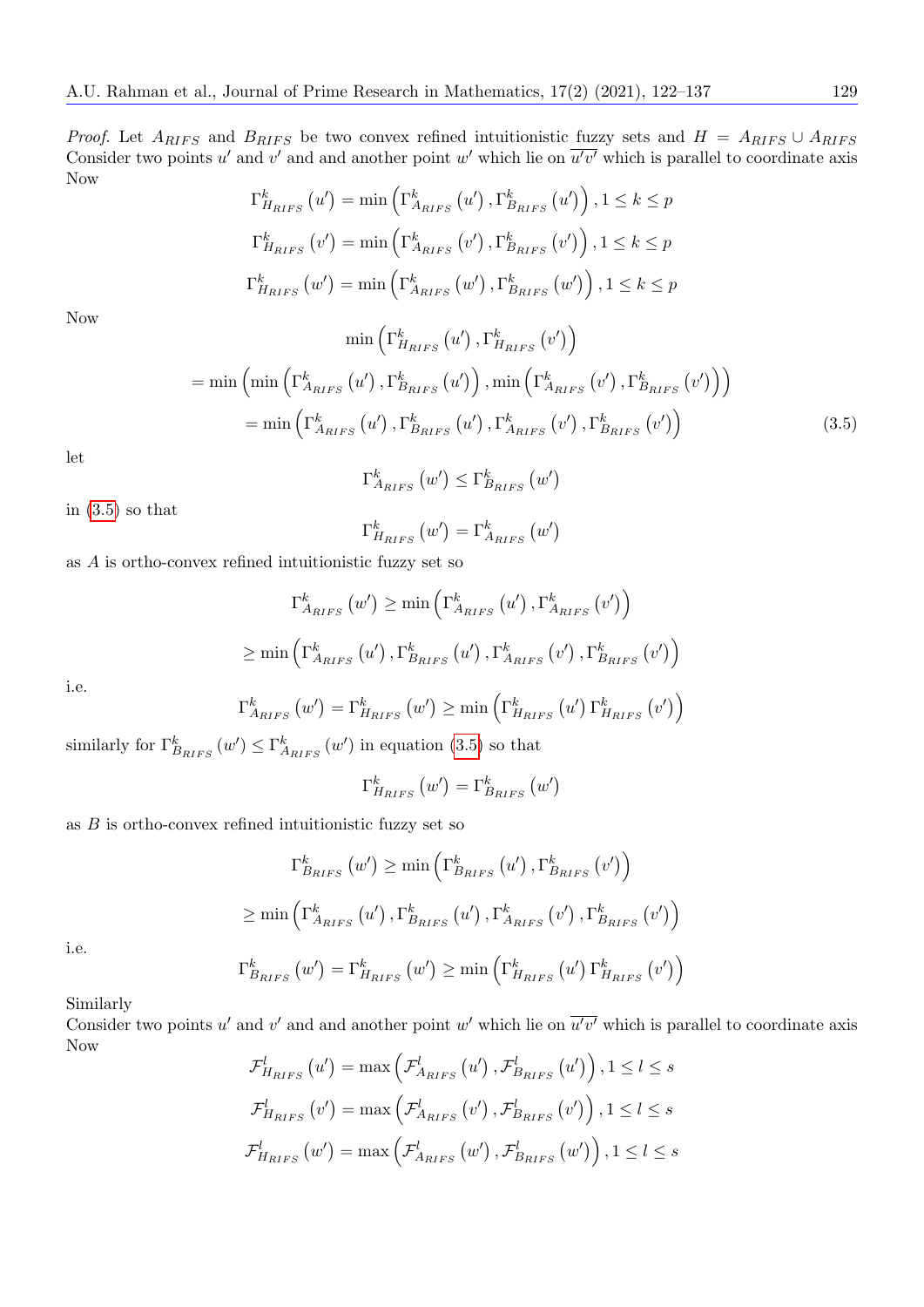Now

<span id="page-8-0"></span>
$$
\max\left(\mathcal{F}_{H_{RIFS}}^{l}\left(u'\right),\mathcal{F}_{H_{RIFS}}^{l}\left(v'\right)\right)
$$
\n
$$
= \max\left(\max\left(\mathcal{F}_{A_{RIFS}}^{l}\left(u'\right),\mathcal{F}_{B_{RIFS}}^{l}\left(u'\right)\right),\max\left(\mathcal{F}_{A_{RIFS}}^{l}\left(v'\right),\mathcal{F}_{B_{RIFS}}^{l}\left(v'\right)\right)\right)
$$
\n
$$
= \max\left(\mathcal{F}_{A_{RIFS}}^{l}\left(u'\right),\mathcal{F}_{B_{RIFS}}^{l}\left(u'\right),\mathcal{F}_{A_{RIFS}}^{l}\left(v'\right),\mathcal{F}_{B_{RIFS}}^{l}\left(v'\right)\right)
$$
\n(3.6)

let

$$
\mathcal{F}_{A_{RIFS}}^{l} (w') \geq \mathcal{F}_{B_{RIFS}}^{l} (w')
$$

in  $(3.6)$  so that

$$
\mathcal{F}_{H_{RIFS}}^{l}\left (w'\right )=\mathcal{F}_{A_{RIFS}}^{l}\left (w'\right )
$$

as A is ortho-convex refined intuitionistic fuzzy set so

$$
\mathcal{F}_{A_{RIFS}}^{l}(w') \leq \max\left(\mathcal{F}_{A_{RIFS}}^{l}(u'), \mathcal{F}_{A_{RIFS}}^{l}(v')\right)
$$
  

$$
\leq \max\left(\mathcal{F}_{A_{RIFS}}^{l}(u'), \mathcal{F}_{B_{RIFS}}^{l}(u'), \mathcal{F}_{A_{RIFS}}^{l}(v'), \mathcal{F}_{B_{RIFS}}^{l}(v')\right)
$$

i.e.

$$
\mathcal{F}_{A_{RIFS}}^{l}(w') = \mathcal{F}_{H_{RIFS}}^{l}(w') \le \max\left(\mathcal{F}_{H_{RIFS}}^{l}(u')\mathcal{F}_{H_{RIFS}}^{l}(v')\right)
$$

similarly for  $\mathcal{F}_{B_{RIFS}}^l(w') \geq \mathcal{F}_{A_{RIFS}}^l(w')$  in equation [\(3.6\)](#page-8-0) so that

$$
\mathcal{F}_{H_{RIFS}}^{l}\left(w^{\prime}\right)=\mathcal{F}_{B_{RIFS}}^{l}\left(w^{\prime}\right)
$$

as  $B$  is ortho-convex refined intuitionistic fuzzy set so

$$
\mathcal{F}_{B_{RIFS}}^{l}(w') \leq \max\left(\mathcal{F}_{B_{RIFS}}^{l}(u'), \mathcal{F}_{B_{RIFS}}^{l}(v')\right)
$$
  

$$
\leq \max\left(\mathcal{F}_{A_{RIFS}}^{l}(u'), \mathcal{F}_{B_{RIFS}}^{l}(u'), \mathcal{F}_{A_{RIFS}}^{l}(v'), \mathcal{F}_{B_{RIFS}}^{l}(v')\right)
$$

i.e.

$$
\mathcal{F}_{B_{RIFS}}^{l}\left(w^{\prime}\right)=\mathcal{F}_{H_{RIFS}}^{l}\left(w^{\prime}\right)\leq\max\left(\mathcal{F}_{H_{RIFS}}^{l}\left(u^{\prime}\right)\mathcal{F}_{H_{RIFS}}^{l}\left(v^{\prime}\right)\right)
$$

since every ortho-convex refined intuitionistic fuzzy set is also convex refined intuitionistic fuzzy set which leads to completion of proof.  $\Box$ 

Remark 3.11. The union of family of convex refined intuitionistic fuzzy sets is a convex refined intuitionistic fuzzy set.

Remark 3.12. The union of family of ortho-convex refined intuitionistic fuzzy sets is ortho-convex refined intuitionistic fuzzy and hence convex refined intuitionistic fuzzy set.

**Theorem 3.13.** The Complement of concave  $A_{RIFS}$  is convex RIFS.

*Proof.* If A is concave refined intuitionistic fuzzy set then for any two points u and v and another point w which lies on  $\overline{uv}$ , then

$$
\Gamma_{A_{RIFS}}^{k}(w) \le \max\left(\Gamma_{A_{RIFS}}^{k}(u), \Gamma_{A_{RIFS}}^{k}(v)\right), 1 \le k \le p
$$

so

<span id="page-8-1"></span>
$$
\overline{\Gamma}_{A}^{k}(w) \ge 1 - \max\left(1 - \overline{\Gamma}_{A}^{k}(u), 1 - \overline{\Gamma}_{A}^{k}(v)\right), 1 \le k \le p \tag{3.7}
$$

now if

$$
1 - \overline{\Gamma}_{A}^{k}(u) \le 1 - \overline{\Gamma}_{A}^{k}(v)
$$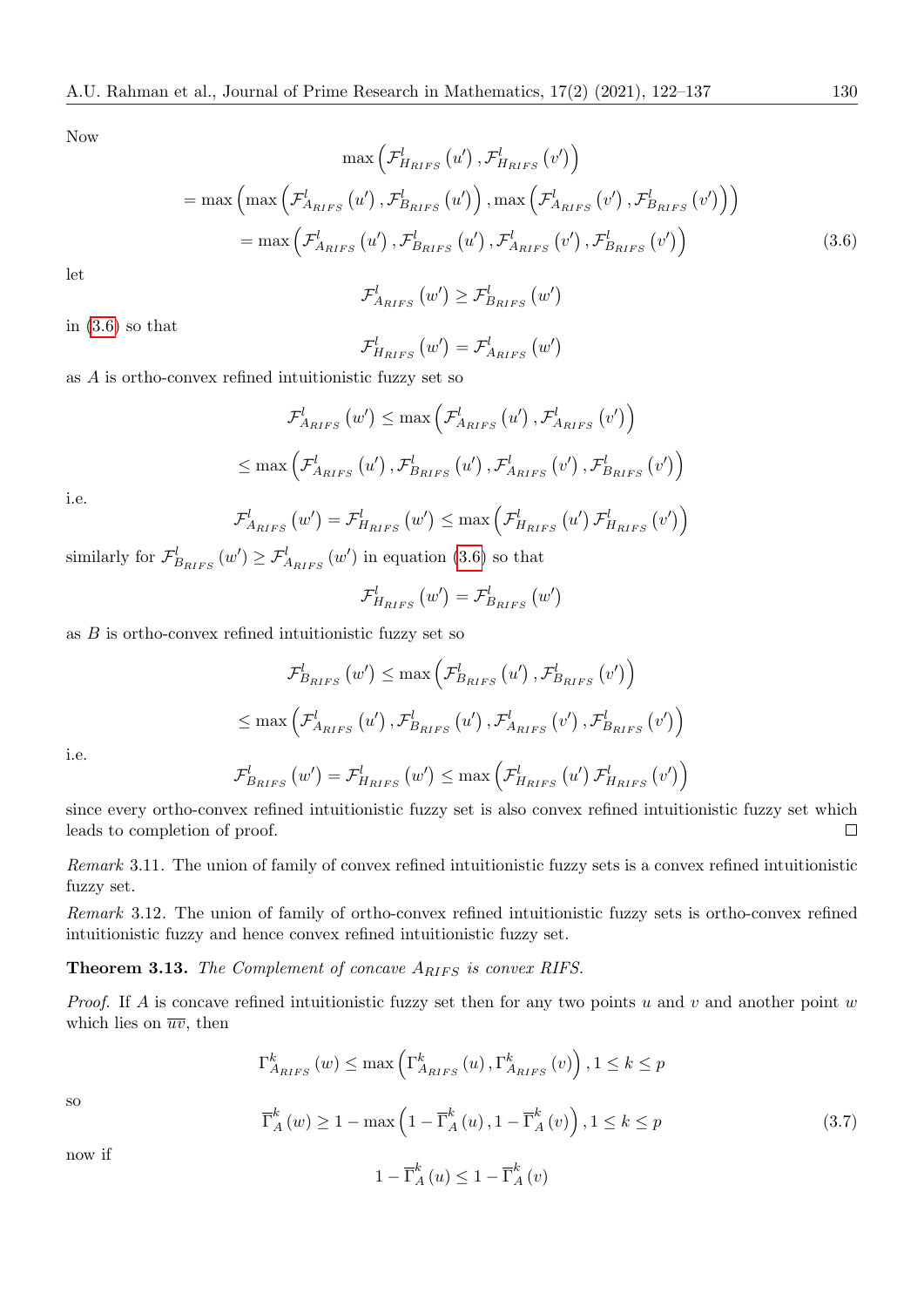then

$$
\max\left(1 - \overline{\Gamma}_{A}^{k}(u), 1 - \overline{\Gamma}_{A}^{k}(v)\right) = 1 - \overline{\Gamma}_{A}^{k}(v)
$$

$$
\overline{\Gamma}_{A}^{k}(w) \ge \overline{\Gamma}_{A}^{k}(v)
$$

$$
1 - \overline{\Gamma}_{A}^{k}(v) \le 1 - \overline{\Gamma}_{A}^{k}(u)
$$

then

$$
\max\left(1-\overline{\Gamma}_{A}^{k}\left(u\right),1-\overline{\Gamma}_{A}^{k}\left(v\right)\right)=1-\overline{\Gamma}_{A}^{k}\left(u\right)
$$

so from [\(3.7\)](#page-8-1)

and from [\(3.7\)](#page-8-1)

similarly if

## $\overline{\Gamma}_A^k(w) \geq \overline{\Gamma}_A^k(u)$

Hence

$$
\overline{\Gamma}_{A}^{k}(w) \ge \min\left(\overline{\Gamma}_{A}^{k}(u), \overline{\Gamma}_{A}^{k}(v)\right), 1 \le k \le p
$$

which means compliment of  $A_{RIFS}$  is convex RIFS. Similarly

If A is concave refined intuitionistic fuzzy set then for any two points  $u$  and  $v$  and another point  $w$  which lies on  $\overline{uv}$ , then

$$
\mathcal{F}_{A_{RIFS}}^{l}\left(w\right) \geq \min\left(\mathcal{F}_{A_{RIFS}}^{l}\left(u\right),\mathcal{F}_{A_{RIFS}}^{l}\left(v\right)\right), 1 \leq l \leq s
$$

so we have

<span id="page-9-0"></span>
$$
\overline{\mathcal{F}}_{A}^{l}(w) \le 1 - \min\left(1 - \overline{\mathcal{F}}_{A}^{l}(u), 1 - \overline{\mathcal{F}}_{A}^{l}(v)\right), 1 \le l \le s \tag{3.8}
$$

now if

then

$$
\min\left(1-\overline{\mathcal{F}}_{A}^{l}\left(u\right),1-\overline{\mathcal{F}}_{A}^{l}\left(v\right)\right)=1-\overline{\mathcal{F}}_{A}^{l}\left(v\right)
$$

 $\overline{\mathcal{F}}_{A}^{l}(w) \leq \overline{\mathcal{F}}_{A}^{l}(v)$ 

 $1 - \overline{\mathcal{F}}_A^l(u) \geq 1 - \overline{\mathcal{F}}_A^l(v)$ 

and there from [\(3.8\)](#page-9-0)

similarly if

$$
1 - \overline{\mathcal{F}}_{A}^{l}(v) \ge 1 - \overline{\mathcal{F}}_{A}^{l}(u)
$$

then

$$
\min\left(1-\overline{\mathcal{F}}_{A}^{l}\left(u\right),1-\overline{\mathcal{F}}_{A}^{l}\left(v\right)\right)=1-\overline{\mathcal{F}}_{A}^{l}\left(u\right)
$$

 $\overline{\mathcal{F}}_{A}^{l}\left (w\right ) \leq \overline{\mathcal{F}}_{A}^{l}\left (u\right )$ 

so from [\(3.8\)](#page-9-0)

Hence

$$
\overline{\mathcal{F}}_{A}^{l}\left(w\right) \leq \max \left(\overline{\mathcal{F}}_{A}^{l}\left(u\right), \overline{\mathcal{F}}_{A}^{l}\left(v\right)\right), 1 \leq l \leq s
$$

which means compliment of  $A_{RIFS}$  is convex RIFS.

Remark 3.14. The Complement of ortho-concave  $A_{RIFS}$  is ortho-convex and hence convex RIFS. Theorem 3.15. The union of two concave RIF-sets is a concave refined intuitionistic fuzzy set.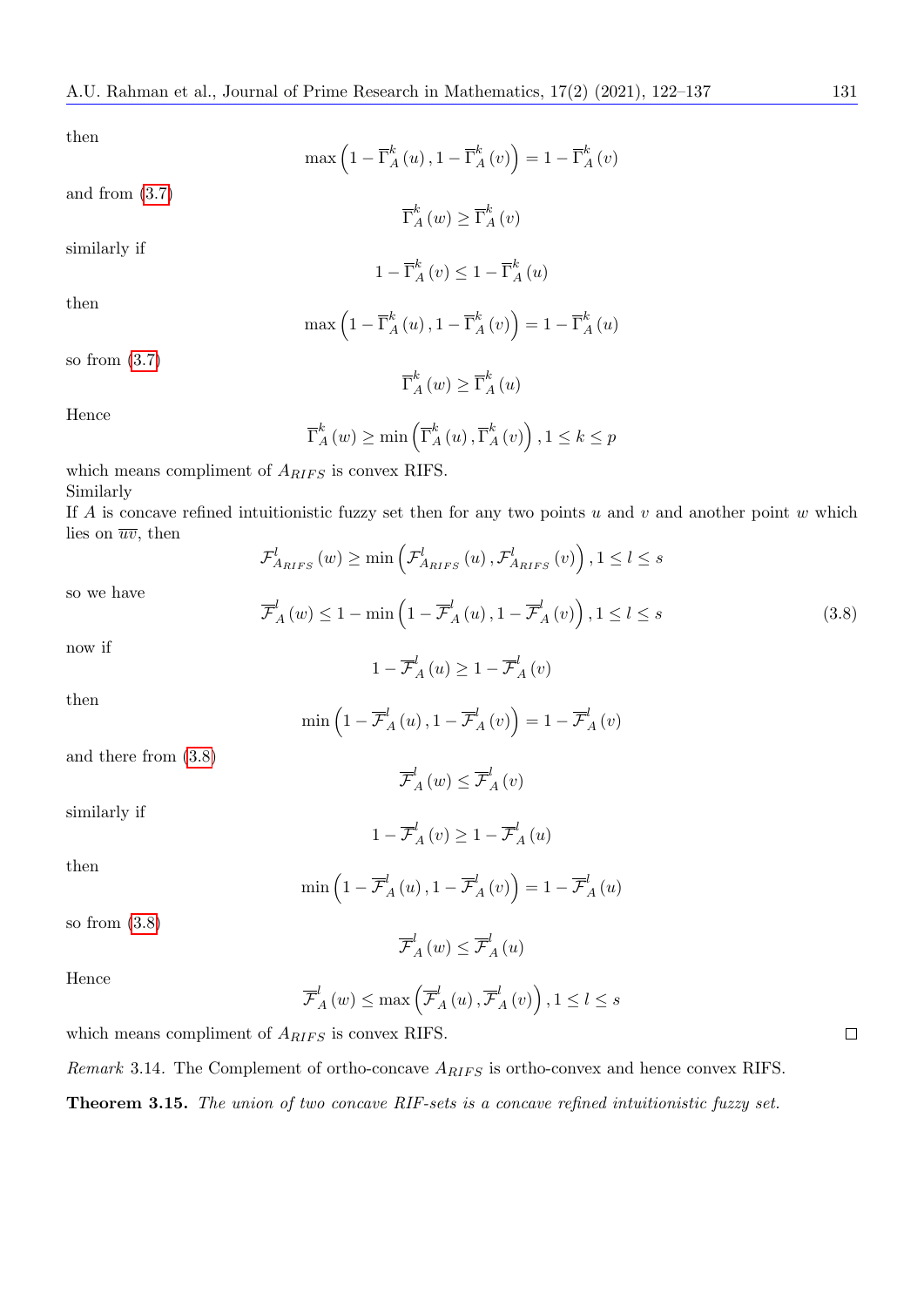*Proof.* Let  $A_{RIFS}$  and  $B_{RIFS}$  be two concave refined intuitionistic fuzzy sets and  $H_{RIFS} = A_{RIFS} \cup B_{RIFS}$ . Consider two points u and v and another point w on  $\overline{uv}$ now

$$
\Gamma_{H_{RIFS}}^{k}(u) = \max\left(\Gamma_{A_{RIFS}}^{k}(u), \Gamma_{B_{RIFS}}^{k}(u)\right), 1 \le k \le p
$$
  

$$
\Gamma_{H_{RIFS}}^{k}(v) = \max\left(\Gamma_{A_{RIFS}}^{k}(v), \Gamma_{B_{RIFS}}^{k}(v)\right), 1 \le k \le p
$$
  

$$
\Gamma_{H_{RIFS}}^{k}(w) = \max\left(\Gamma_{A_{RIFS}}^{k}(w), \Gamma_{B_{RIFS}}^{k}(w)\right), 1 \le k \le p
$$
  

$$
\max\left(\Gamma_{H_{RIFS}}^{k}(u), \Gamma_{H_{RIFS}}^{k}(v)\right)
$$

now

<span id="page-10-0"></span>
$$
= \max \left( \max \left( \Gamma_{A_{RIFS}}^k(u), \Gamma_{B_{RIFS}}^k(u) \right), \max \left( \Gamma_{A_{RIFS}}^k(v), \Gamma_{B_{RIFS}}^k(v) \right) \right)
$$

$$
= \max \left( \Gamma_{A_{RIFS}}^k(u), \Gamma_{B_{RIFS}}^k(u), \Gamma_{A_{RIFS}}^k(v), \Gamma_{B_{RIFS}}^k(v) \right)
$$
(3.9)

let

$$
\Gamma_{A_{RIFS}}^{k}(w) \ge \Gamma_{B_{RIFS}}^{k}(w)
$$

in equation [\(3.9\)](#page-10-0) so that

$$
\Gamma _{H_{RIFS}}^{k}\left( w\right) =\Gamma _{A_{RIFS}}^{k}\left( w\right)
$$

as A is concave refined intuitionistic fuzzy set so equation [\(3.9\)](#page-10-0) becomes

$$
\Gamma_{H_{RIFS}}^{k}(w) = \Gamma_{A_{RIFS}}^{k}(w) \le \max\left(\Gamma_{A_{RIFS}}^{k}(u), \Gamma_{A_{RIFS}}^{k}(v)\right)
$$
  

$$
\Gamma_{H_{RIFS}}^{k}(w) \le \max\left(\Gamma_{A_{RIFS}}^{k}(u), \Gamma_{B_{RIFS}}^{k}(u), \Gamma_{A_{RIFS}}^{k}(v)\Gamma_{B_{RIFS}}^{k}(v)\right)
$$

i.e.

$$
\Gamma_{H_{RIFS}}^{k}\left(w\right) \leq \max\left(\Gamma_{H_{RIFS}}^{k}\left(u\right)\Gamma_{H_{RIFS}}^{k}\left(v\right)\right)
$$

similarly for  $\Gamma^k_{B_{RIFS}}(w) \geq \Gamma^k_{A_{RIFS}}(w)$ , in equation [\(3.9\)](#page-10-0) so that

$$
\Gamma_{H_{RIFS}}^{k}(w) = \Gamma_{B_{RIFS}}^{k}(w)
$$

as  $B$  is concave refined intuitionistic fuzzy set so equation  $(3.9)$  becomes

$$
\Gamma_{H_{RIFS}}^{k}(w) = \Gamma_{B_{RIFS}}^{k}(w) \le \max\left(\Gamma_{B_{RIFS}}^{k}(u), \Gamma_{A_{RIFS}}^{k}(v)\right)
$$

$$
\Gamma_{H_{RIFS}}^{k}(w) \le \max\left(\Gamma_{A_{RIFS}}^{k}(u), \Gamma_{B_{RIFS}}^{k}(u), \Gamma_{A_{RIFS}}^{k}(v)\Gamma_{B_{RIFS}}^{k}(v)\right)
$$

i.e.

$$
\Gamma_{H_{RIFS}}^{k}(w) \le \max\left(\Gamma_{H_{RIFS}}^{k}(u)\Gamma_{H_{RIFS}}^{k}(v)\right)
$$

Similarly

Consider two points u and v and another point w on  $\overline{uv}$ now

<span id="page-10-1"></span>
$$
\mathcal{F}_{H_{RIFS}}^{l}(u) = \max\left(\mathcal{F}_{A_{RIFS}}^{l}(u), \mathcal{F}_{B_{RIFS}}^{l}(u)\right), 1 \le l \le s
$$
\n
$$
\mathcal{F}_{H_{RIFS}}^{l}(v) = \max\left(\mathcal{F}_{A_{RIFS}}^{l}(v), \mathcal{F}_{B_{RIFS}}^{l}(v)\right), 1 \le l \le s
$$
\n
$$
\mathcal{F}_{H_{RIFS}}^{l}(w) = \max\left(\mathcal{F}_{A_{RIFS}}^{l}(w), \mathcal{F}_{B_{RIFS}}^{l}(w)\right), 1 \le l \le s
$$
\n(3.10)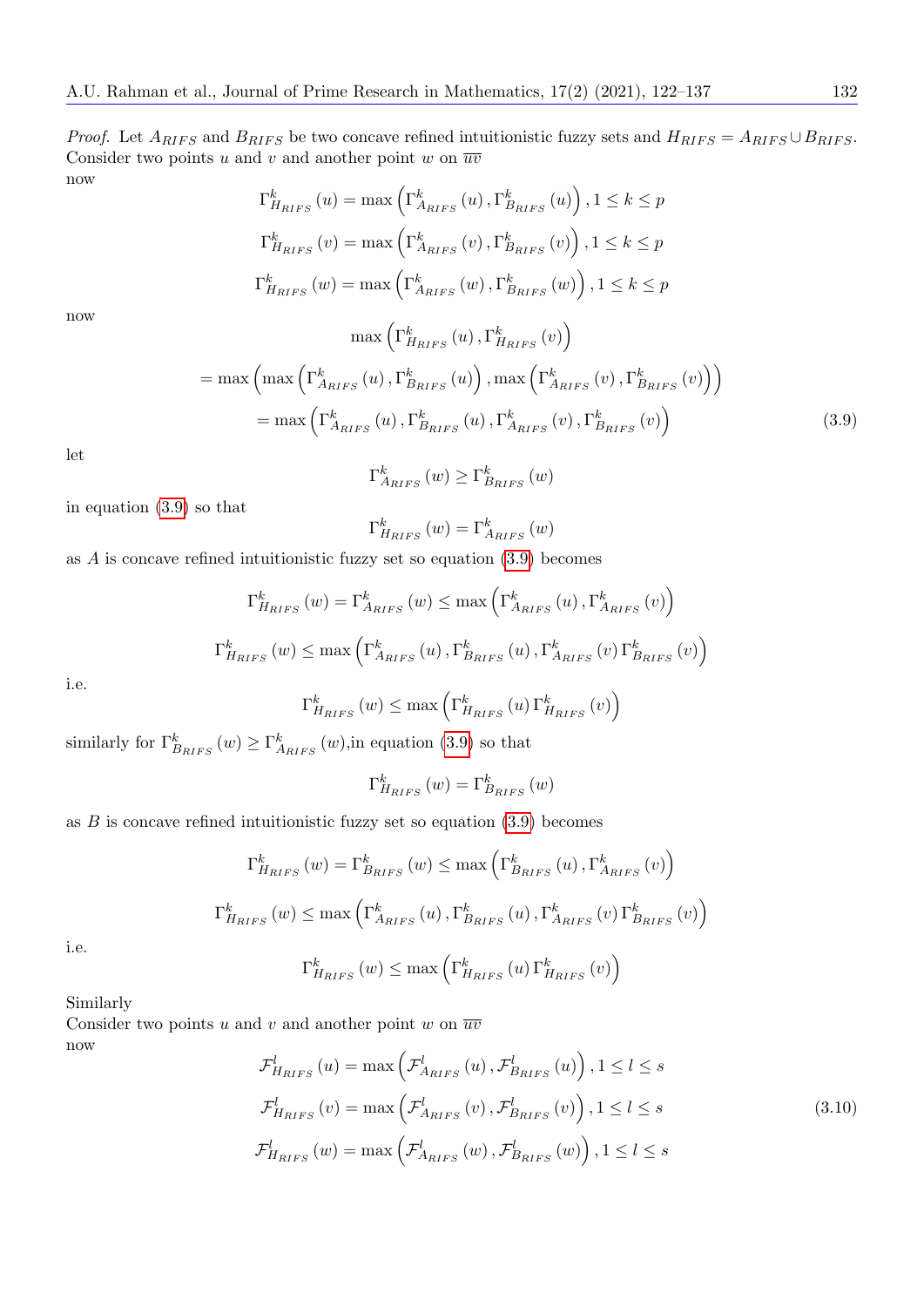now

$$
\max\left(\mathcal{F}_{H_{RIFS}}^{l}\left(u\right),\mathcal{F}_{H_{RIFS}}^{l}\left(v\right)\right)
$$
\n
$$
= \max\left(\max\left(\mathcal{F}_{A_{RIFS}}^{l}\left(u\right),\mathcal{F}_{B_{RIFS}}^{l}\left(u\right)\right),\max\left(\mathcal{F}_{A_{RIFS}}^{l}\left(v\right),\mathcal{F}_{B_{RIFS}}^{l}\left(v\right)\right)\right)
$$
\n
$$
= \max\left(\mathcal{F}_{A_{RIFS}}^{l}\left(u\right),\mathcal{F}_{B_{RIFS}}^{l}\left(u\right),\mathcal{F}_{A_{RIFS}}^{l}\left(v\right),\mathcal{F}_{B_{RIFS}}^{l}\left(v\right)\right)
$$

let

$$
\mathcal{F}_{A_{RIFS}}^{l}(w) \geq \mathcal{F}_{B_{RIFS}}^{l}(w)
$$

in equation [\(3.10\)](#page-10-1) so that

$$
\mathcal{F}_{H_{RIFS}}^{l}\left(w\right)=\mathcal{F}_{A_{RIFS}}^{l}\left(w\right)
$$

as  $A$  is concave refined intuitionistic fuzzy set so equation  $(3.10)$  becomes

$$
\mathcal{F}_{H_{RIFS}}^{l}(w) = \mathcal{F}_{A_{RIFS}}^{l}(w) \le \max\left(\mathcal{F}_{A_{RIFS}}^{l}(u), \mathcal{F}_{A_{RIFS}}^{l}(v)\right)
$$

$$
\mathcal{F}_{H_{RIFS}}^{l}(w) \le \max\left(\mathcal{F}_{A_{RIFS}}^{l}(u), \mathcal{F}_{B_{RIFS}}^{l}(u), \mathcal{F}_{A_{RIFS}}^{l}(v)\mathcal{F}_{B_{RIFS}}^{l}(v)\right)
$$

i.e.

$$
\mathcal{F}_{H_{RIFS}}^{l}\left(w\right) \leq \max\left(\mathcal{F}_{H_{RIFS}}^{l}\left(u\right)\mathcal{F}_{H_{RIFS}}^{l}\left(v\right)\right)
$$

similarly for  $\mathcal{F}_{B_{RIFS}}^l(w) \geq \mathcal{F}_{A_{RIFS}}^l(w)$ , in equation [\(3.10\)](#page-10-1) so that

$$
\mathcal{F}_{H_{RIFS}}^{l}(w) = \mathcal{F}_{B_{RIFS}}^{l}(w)
$$

as  $B$  is concave refined intuitionistic fuzzy set so equation  $(3.10)$  becomes

$$
\mathcal{F}_{H_{RIFS}}^{l}(w) = \mathcal{F}_{B_{RIFS}}^{l}(w) \le \max\left(\mathcal{F}_{B_{RIFS}}^{l}(u), \mathcal{F}_{A_{RIFS}}^{l}(v)\right)
$$
  

$$
\mathcal{F}_{H_{RIFS}}^{l}(w) \le \max\left(\mathcal{F}_{A_{RIFS}}^{l}(u), \mathcal{F}_{B_{RIFS}}^{l}(u), \mathcal{F}_{A_{RIFS}}^{l}(v) \mathcal{F}_{B_{RIFS}}^{l}(v)\right)
$$
  

$$
\mathcal{F}_{H_{RIFS}}^{l}(w) \le \max\left(\mathcal{F}_{H_{RIFS}}^{l}(u) \mathcal{F}_{H_{RIFS}}^{l}(v)\right)
$$

i.e.

hence the proof.

Theorem 3.16. The union of two ortho-concave RIFS is a ortho-concave RIFS and hence concave RIFS.

*Proof.* Let A and B be two ortho-concave RIFS and  $H = A \cup B$ Consider two points u' and v' and another point w' on  $\overline{u'v'}$  with condition that  $\overline{u'v'}$  is parallel to coordinate axis.

Now

$$
\Gamma_{H_{RIFS}}^{k}(u') = \max\left(\Gamma_{A_{RIFS}}^{k}(u'), \Gamma_{B_{RIFS}}^{k}(u')\right), 1 \le k \le p
$$
\n
$$
\Gamma_{H_{RIFS}}^{k}(v') = \max\left(\Gamma_{A_{RIFS}}^{k}(v'), \Gamma_{B_{RIFS}}^{k}(v')\right), 1 \le k \le p
$$
\n
$$
\Gamma_{H_{RIFS}}^{k}(w') = \max\left(\Gamma_{A_{RIFS}}^{k}(w'), \Gamma_{B_{RIFS}}^{k}(w')\right), 1 \le k \le p
$$
\n
$$
\max\left(\Gamma_{H_{RIFS}}^{k}(u'), \Gamma_{H_{RIFS}}^{k}(v')\right)
$$
\n
$$
= \max\left(\max\left(\Gamma_{A_{RIFS}}^{k}(u'), \Gamma_{B_{RIFS}}^{k}(u')\right), \max\left(\Gamma_{A_{RIFS}}^{k}(v'), \Gamma_{B_{RIFS}}^{k}(v')\right)\right)
$$

now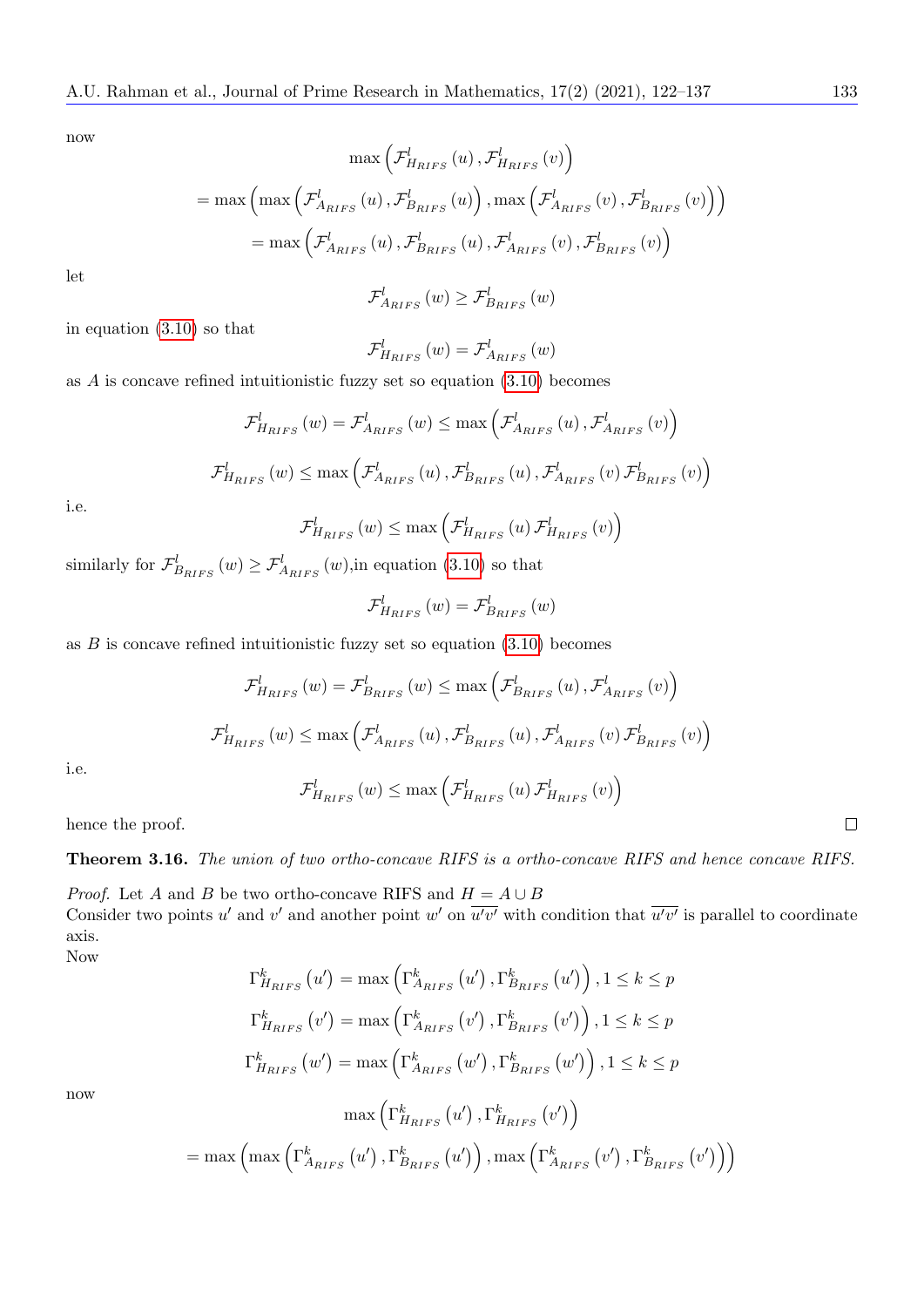<span id="page-12-0"></span>
$$
= \max\left(\Gamma_{A_{RIFS}}^{k}\left(u'\right),\Gamma_{B_{RIFS}}^{k}\left(u'\right),\Gamma_{A_{RIFS}}^{k}\left(v'\right),\Gamma_{B_{RIFS}}^{k}\left(v'\right)\right) \tag{3.11}
$$

let

$$
\Gamma^k_{A_{RIFS}}(w') \geq \Gamma^k_{B_{RIFS}}(w')
$$

in  $(3.11)$  so that

$$
\Gamma_{H_{RIFS}}^{k}\left(w^{\prime}\right)=\Gamma_{A_{RIFS}}^{k}\left(w^{\prime}\right)
$$

as  $A$  is ortho-concave refined intuitionistic fuzzy set so

$$
\Gamma_{H_{RIFS}}^{k}(w') = \Gamma_{A_{RIFS}}^{k}(w') \le \max\left(\Gamma_{A_{RIFS}}^{k}(u'), \Gamma_{A_{RIFS}}^{k}(v')\right)
$$

$$
\Gamma_{H_{RIFS}}^{k}(w') \le \max\left(\Gamma_{A_{RIFS}}^{k}(u'), \Gamma_{B_{RIFS}}^{k}(u'), \Gamma_{A_{RIFS}}^{k}(v')\Gamma_{B_{RIFS}}^{k}(v')\right)
$$

i.e.

$$
\Gamma_{H_{RIFS}}^{k}(w') \leq \max\left(\Gamma_{H_{RIFS}}^{k}(u')\Gamma_{H_{RIFS}}^{k}(v')\right)
$$

similarly for  $\Gamma^k_{B_{RIFS}}(w') \geq \Gamma^k_{A_{RIFS}}(w')$ , in equation [\(3.11\)](#page-12-0) so that

$$
\Gamma_{H_{RIFS}}^{k}\left(w^{\prime}\right)=\Gamma_{B_{RIFS}}^{k}\left(w^{\prime}\right)
$$

as  $B$  is ortho-concave refined intuitionistic fuzzy set so equation  $(3.11)$  becomes

$$
\Gamma_{H_{RIFS}}^{k}(w') = \Gamma_{B_{RIFS}}^{k}(w') \le \max\left(\Gamma_{B_{RIFS}}^{k}(u'), \Gamma_{A_{RIFS}}^{k}(v')\right)
$$
  

$$
\Gamma_{H_{RIFS}}^{k}(w') \le \max\left(\Gamma_{A_{RIFS}}^{k}(u'), \Gamma_{B_{RIFS}}^{k}(u'), \Gamma_{A_{RIFS}}^{k}(v')\Gamma_{B_{RIFS}}^{k}(v')\right)
$$
  

$$
\Gamma_{H_{RIFS}}^{k}(w') \le \max\left(\Gamma_{H_{RIFS}}^{k}(u')\Gamma_{H_{RIFS}}^{k}(v')\right)
$$

i.e.

$$
\Gamma_{H_{RIFS}}^{k}(w') \le \max\left(\Gamma_{H_{RIFS}}^{k}(u')\,\Gamma_{H_{RIFS}}^{k}(v')
$$

Similarly

Consider two points u' and v' and another point w' on  $\overline{u'v'}$  with condition that  $\overline{u'v'}$  is parallel to coordinate axis.

Now

now

$$
\mathcal{F}_{H_{RIFS}}^{l}(u') = \min\left(\mathcal{F}_{A_{RIFS}}^{l}(u'), \mathcal{F}_{B_{RIFS}}^{l}(u')\right), 1 \leq l \leq s
$$
\n
$$
\mathcal{F}_{H_{RIFS}}^{l}(v') = \min\left(\mathcal{F}_{A_{RIFS}}^{l}(v'), \mathcal{F}_{B_{RIFS}}^{l}(v')\right), 1 \leq l \leq s
$$
\n
$$
\mathcal{F}_{H_{RIFS}}^{l}(w') = \min\left(\mathcal{F}_{A_{RIFS}}^{l}(w'), \mathcal{F}_{B_{RIFS}}^{l}(w')\right), 1 \leq l \leq s
$$
\n
$$
\min\left(\mathcal{F}_{H_{RIFS}}^{l}(u'), \mathcal{F}_{H_{RIFS}}^{l}(v')\right)
$$
\n
$$
= \min\left(\min\left(\mathcal{F}_{A_{RIFS}}^{l}(u'), \mathcal{F}_{B_{RIFS}}^{l}(u')\right), \min\left(\mathcal{F}_{A_{RIFS}}^{l}(v'), \mathcal{F}_{B_{RIFS}}^{l}(v')\right)\right)
$$
\n
$$
= \min\left(\mathcal{F}_{A_{RIFS}}^{l}(u'), \mathcal{F}_{B_{RIFS}}^{l}(u'), \mathcal{F}_{A_{RIFS}}^{l}(v'), \mathcal{F}_{B_{RIFS}}^{l}(v')\right)
$$
\n(3.12)

let

$$
\mathcal{F}_{A_{RIFS}}^{l}\left(w'\right) \leq \mathcal{F}_{B_{RIFS}}^{l}\left(w'\right)
$$

<span id="page-12-1"></span>F

in  $(3.12)$  so that

$$
\mathcal{F}_{H_{RIFS}}^{l} (w') = \mathcal{F}_{A_{RIFS}}^{l} (w')
$$

as A is ortho-concave refined intuitionistic fuzzy set so

$$
\mathcal{F}_{H_{RIFS}}^{l}(w') = \mathcal{F}_{A_{RIFS}}^{l}(w') \ge \min\left(\mathcal{F}_{A_{RIFS}}^{l}(u'), \mathcal{F}_{A_{RIFS}}^{l}(v')\right)
$$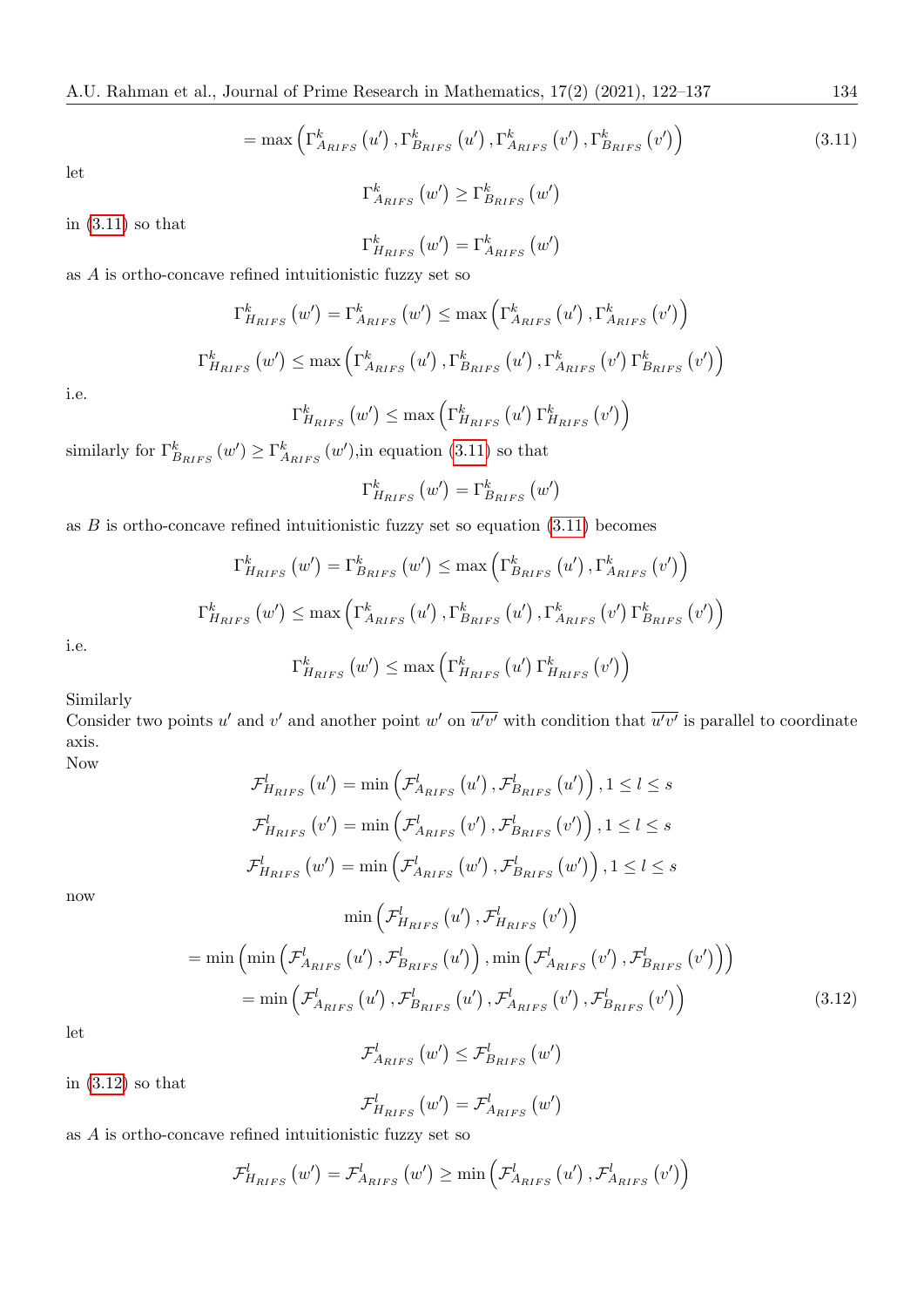$$
\mathcal{F}_{H_{RIFS}}^{l}(w') \geq \min\left(\mathcal{F}_{A_{RIFS}}^{l}(u'), \mathcal{F}_{B_{RIFS}}^{l}(u'), \mathcal{F}_{A_{RIFS}}^{l}(v') \mathcal{F}_{B_{RIFS}}^{l}(v')\right)
$$

i.e.

$$
\mathcal{F}_{H_{RIFS}}^{l}\left(w'\right) \geq \min\left(\mathcal{F}_{H_{RIFS}}^{l}\left(u'\right)\mathcal{F}_{H_{RIFS}}^{l}\left(v'\right)\right)
$$

similarly for  $\mathcal{F}_{B_{RIFS}}^l(w') \leq \mathcal{F}_{A_{RIFS}}^l(w')$ , in equation [\(3.12\)](#page-12-1) so that

$$
\mathcal{F}_{H_{RIFS}}^{l}\left(w'\right)=\mathcal{F}_{B_{RIFS}}^{l}\left(w'\right)
$$

as  $B$  is ortho-concave refined intuitionistic fuzzy set so equation  $(3.12)$  becomes

$$
\mathcal{F}_{H_{RIFS}}^{l}(w') = \mathcal{F}_{B_{RIFS}}^{l}(w') \ge \min\left(\mathcal{F}_{B_{RIFS}}^{l}(u'), \mathcal{F}_{A_{RIFS}}^{l}(v')\right)
$$

$$
\mathcal{F}_{H_{RIFS}}^{l}(w') \ge \min\left(\mathcal{F}_{A_{RIFS}}^{l}(u'), \mathcal{F}_{B_{RIFS}}^{l}(u'), \mathcal{F}_{A_{RIFS}}^{l}(v')\mathcal{F}_{B_{RIFS}}^{l}(v')\right)
$$

i.e.

$$
\mathcal{F}_{H_{RIFS}}^{l}\left(w'\right) \geq \min\left(\mathcal{F}_{H_{RIFS}}^{l}\left(u'\right) \mathcal{F}_{H_{RIFS}}^{l}\left(v'\right)\right)
$$

since every ortho-concave refined intuitionistic fuzzy set is also concave refined intuitionistic fuzzy set which leads to completion of proof.  $\Box$ 

Remark 3.17. The union of family of concave refined intuitionistic fuzzy sets is a concave refined intuitionistic fuzzy set.

Remark 3.18. The union of family of ortho-concave refined intuitionistic fuzzy sets is ortho-concave refined intuitionistic fuzzy and hence concave refined intuitionistic fuzzy set.

**Definition 3.19.** For any point  $p \in L$  where L is a line,  $L_p$  is perpendicular to L at A, the *inf projection*  $A_L$ of concave refined intuitionistic fuzzy set A in  $R^2$  is mapping of each point  $p \in L$  into inf  $\{A(r), r \in L_p\}$ .

**Definition 3.20.** For any point  $p \in L$  where L is a line,  $L_p$  is perpendicular to L at A, the sup projection  $A_L$ of concave refined intuitionistic fuzzy set A in  $R^2$  is mapping of each point  $p \in L$  into sup  $\{A(r), r \in L_p\}$ .

**Theorem 3.21.** If A is concave RIFS, so is  $A_L$ .

*Proof.* If  $u, v, w$  are three points of L such that w lies on  $\overline{uv}$ , given any  $\epsilon > 0$ , let u' and v' be points on  $L_u$ and  $L_v$  so that  $\Gamma_{A_L}^k(u) > \Gamma_A^k(u') - \epsilon$  and  $\Gamma_{A_K}^k(v) > \Gamma_A^k(v') - \epsilon$ . Let w' be the intersection of line segment  $\overline{u'v'}$  with  $L_w$ . Since A is concave and  $w' \in \overline{u'v'}$ , then we have

$$
\Gamma_{A}^{k}(w') \leq \max\left(\Gamma_{A}^{k}(u'), \Gamma_{A}^{k}(v')\right), 1 \leq k \leq p,
$$
  

$$
< \max\left(\Gamma_{A_{L}}^{k}(u) + \epsilon, \Gamma_{A_{L}}^{k}(v) + \epsilon\right)
$$
  

$$
= \max\left(\Gamma_{A_{L}}^{k}(u), \Gamma_{A_{L}}^{k}(v)\right) + \epsilon
$$

but by definition of inf projection

 $\Gamma_{A}^{k}\left (w^{\prime}\right ) \geq \Gamma_{A_{L}}^{k}\left (w\right )$ 

hence

$$
\Gamma_{A_{L}}^{k}\left(w\right)<\max\left(\Gamma_{A_{L}}^{k}\left(u\right),\Gamma_{A_{L}}^{k}\left(v\right)\right)+\epsilon
$$

since  $\epsilon > 0$  is arbitrary, we have

$$
\Gamma_{A_{L}}^{k}\left(w\right)\leq\max\left(\Gamma_{A_{L}}^{k}\left(u\right),\Gamma_{A_{L}}^{k}\left(v\right)\right)
$$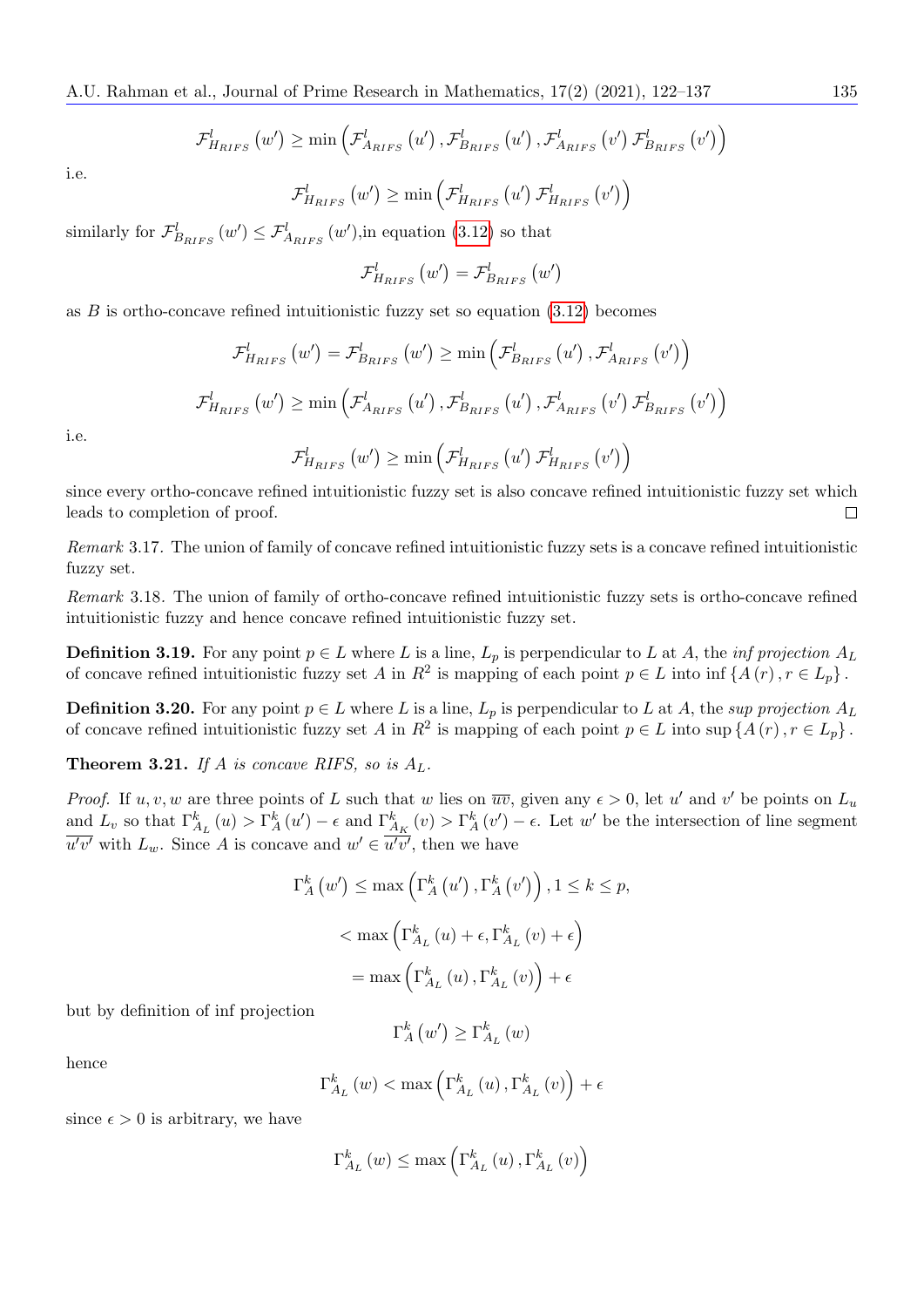Similarly

If  $u, v, w$  are three points of L such that w lies on  $\overline{uv}$ , given any  $\epsilon > 0$ , let u' and v' be points on  $L_u$  and  $L_v$  so that  $\mathcal{F}_{A_L}^k(u) < \mathcal{F}_{A}^k(u') - \epsilon$  and  $\mathcal{F}_{A_L}^k(v) < \mathcal{F}_{A}^k(v') - \epsilon$ . Let w' be the intersection of line segment  $\overline{u'v'}$ with  $L_w$ . Since A is concave and  $w' \in \overline{u'v'}$ , then we have

$$
\mathcal{F}_{A}^{k}(w') \ge \min\left(\mathcal{F}_{A}^{k}(u'), \mathcal{F}_{A}^{k}(v')\right), 1 \le k \le n,
$$

$$
> \min\left(\mathcal{F}_{A_{L}}^{k}(u) + \epsilon, \mathcal{F}_{A_{L}}^{k}(v) + \epsilon\right)
$$

$$
= \min\left(\mathcal{F}_{A_{L}}^{k}(u), \mathcal{F}_{A_{L}}^{k}(v)\right) + \epsilon
$$

but by definition of inf projection

$$
\mathcal{F}_{A}^{k}\left(w'\right)\leq\mathcal{F}_{A_{L}}^{k}\left(w\right)
$$

hence

$$
\mathcal{F}_{A_L}^{k}(w) > \min\left(\mathcal{F}_{A_L}^{k}(u), \mathcal{F}_{A_L}^{k}(v)\right) + \epsilon
$$

since  $\epsilon > 0$  is arbitrary, we have

$$
\mathcal{F}_{A_{L}}^{k}(w) \ge \min\left(\mathcal{F}_{A_{L}}^{k}(u), \mathcal{F}_{A_{L}}^{k}(v)\right)
$$

so  $A_L$  is concave.

*Remark* 3.22. If A is convex RIFS, so is  $A_L$ .

#### 4. Conclusion

In this paper, convexity cum concavity is defined on refined intuitionistic fuzzy set and some of useful results are established. This work can further be extended by developing certain variants of convexity like s-convex, (s,m)-convex, strongly-convexity, strictly-convexity, concavo convex, graded convexity, triangular convexity etc., under refined intuitionistic fuzzy set environment.

#### References

- <span id="page-14-0"></span>[1] Zadeh, L. A. (1965). Fuzzy Sets. *Information and Control*,  $8(3)$  338-353.
- <span id="page-14-1"></span>[2] Zadeh, L. A. (1999). Fuzzy Sets as a Basis for a Theory of Possibility. Fuzzy Sets and Systems, 100, 9-34.
- <span id="page-14-4"></span>[3] Dubois, D. & Prade, H. (1983). Ranking fuzzy numbers in the setting of possibility Theory. *Information sciences*,  $30(3)$ , 183-224.
- <span id="page-14-2"></span>[4] Dubois, D. & Prade, H. (1986). Fuzzy sets and statistical data. European Journal of Operational Research, 25, 345-356.
- <span id="page-14-3"></span>[5] Dubois, D. & Prade, H. (1991). Random sets and fuzzy interval analysis. Fuzzy Sets and Systems,  $\frac{1}{2}(1)$ , 87-101.
- <span id="page-14-5"></span>[6] Beg, I. & Ashraf, S. (2008). Fuzzy similarity and measure of similarity with lukasiewicz implicator. New Mathematics and Natural Computation, 4 (2), 191-206.
- <span id="page-14-6"></span>[7] Beg, I. & Ashraf, S. (2009). Similarity measures for fuzzy sets. Applied and Computational Mathematics, 8 (2), 192-202.
- <span id="page-14-7"></span>[8] Beg, I. & Ashraf, S. (2009). Fuzzy inclusion and fuzzy similarity with GODEL fuzzy implicator. New Mathematics and Natural Computation,  $5(3)$ , 617-633.
- <span id="page-14-8"></span>[9] Osman, M., Gong, Z. T. & Mustafa, A. M. (2021). A fuzzy solution of nonlinear partial differential equations. Open Journal of Mathematical Analysis, 5 (1), 51-63.
- <span id="page-14-9"></span>[10] Khan, H. U., Sarmin, N. H., Khan, A. & Khan, F. M. (2015). Some Characterizations of Semigroups in Terms of Intuitionistic Fuzzy Interior Ideals. Journal of Prime Research in Mathematics, 10, 19-36.
- <span id="page-14-10"></span>[11] Rahman, A.U., Saeed, M., Arshad, M., Ihsan, M. & Ahmad, M.R. (2021). (m, n)-Convexity-cum-Concavity on Fuzzy Soft Set with Applications in First and Second Sense. Punjab University Journal of Mathematics, 53 (1), 19-33.
- <span id="page-14-11"></span>[12] Atanassov, K.T. (1986). Intuitionistic fuzzy sets. Fuzzy Sets and Systems, 20, 87-96.
- <span id="page-14-12"></span>[13] Atanassov, K. T. (1999). Intuitionistic fuzzy sets. In Intuitionistic fuzzy sets (pp. 1-137). Physica, Heidelberg.